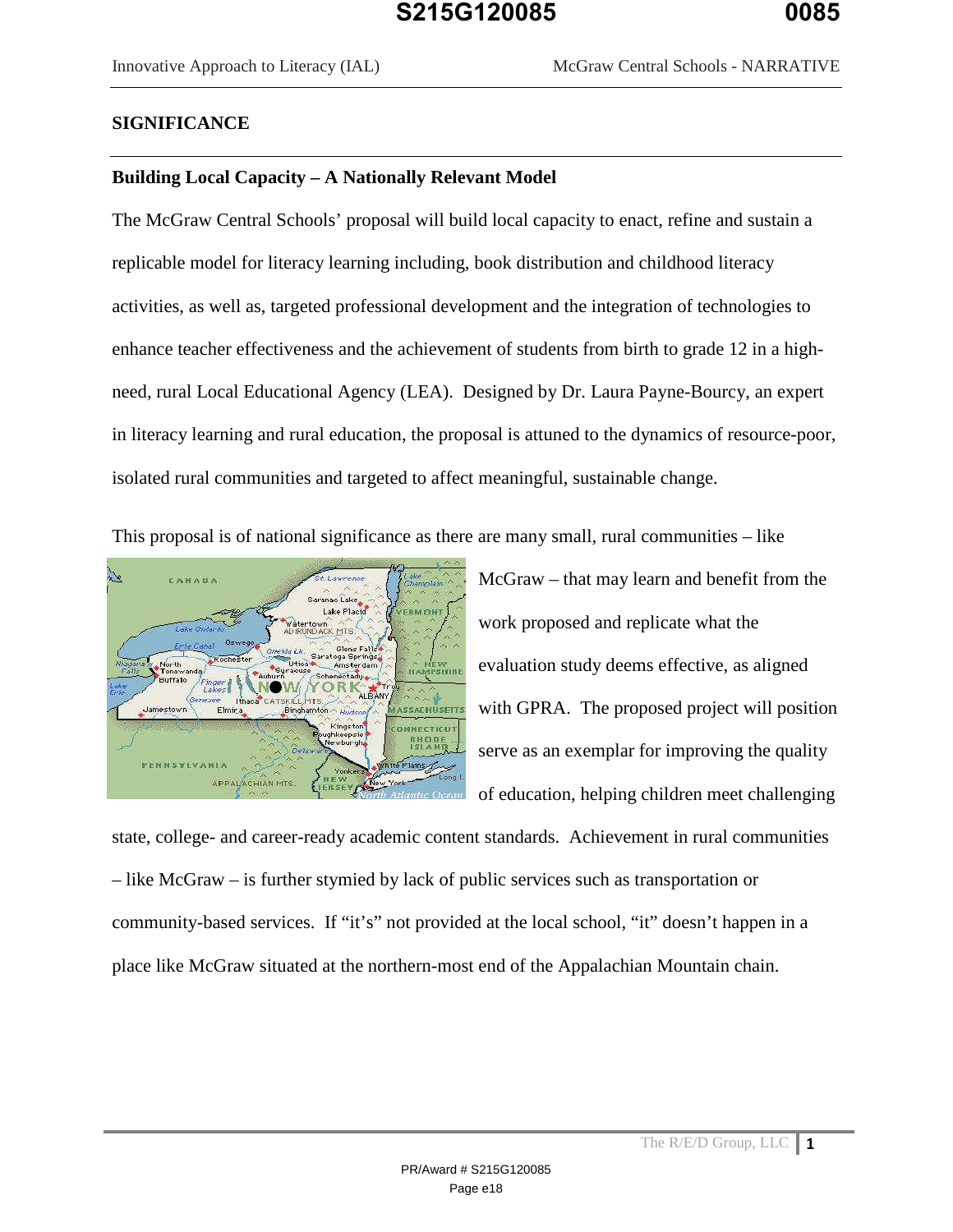$\overline{a}$ 

Innovative Approach to Literacy (IAL) McGraw Central Schools - NARRATIVE

Drawing from the village and surrounding area, the District serves 577 students, more than half of whom are eligible for free/reduced price lunch.  $1$  While the District's enrollment remains steady, it has lost 7% of its teaching staff and 10% of its paraprofessionals in the last five years in budget cuts. The District's combined wealth ratio, reflecting its ability to generate funds via property taxes, ranks in the bottom 20% of New York. The comprehensive model of services proposed is significant to the Department and other impoverished, rural communities.

Dr. Laura Payne-Bourcy advised McGraw in developing this proposal. She holds a Ph.D. in Reading & Language Arts and Educational Leadership from Syracuse University where she defended her 2001 dissertation with distinction, which was awarded  $3<sup>rd</sup>$  place in the American Education Research Association's (AERA) Dissertation of the Year competition in rural education. She is Associate Director of the Office of Professional Research and Development at Syracuse and has served as visiting faculty in the Department of Reading and Language Arts at Syracuse University and SUNY Oswego. Dr. Payne-Bourcy's research and development work focuses on enhancing student achievement related to literacy development in high-needs rural school systems. Holding NYS certification in school administration (SDA), English teaching (7- 12), and elementary grades from nursery school to grade 6, Dr. Payne-Bourcy, a consultant to higher education and public schools, has presented her work at the state and national levels and published her findings in peer reviewed journals related to rural education, literacy learning and the integration of technologies to support student achievement. For McGraw, Dr. Payne-Bourcy designed the intervention based on an analysis of achievement and related resources. Dr. Payne-Bourcy will serve to advise the implementation teams and ensure that the project is implemented

<sup>&</sup>lt;sup>1</sup> The New York State Education Department's 2009-2010 New York State Report Cards, accessed July 10, 2012. https://reportcards.nysed.gov/.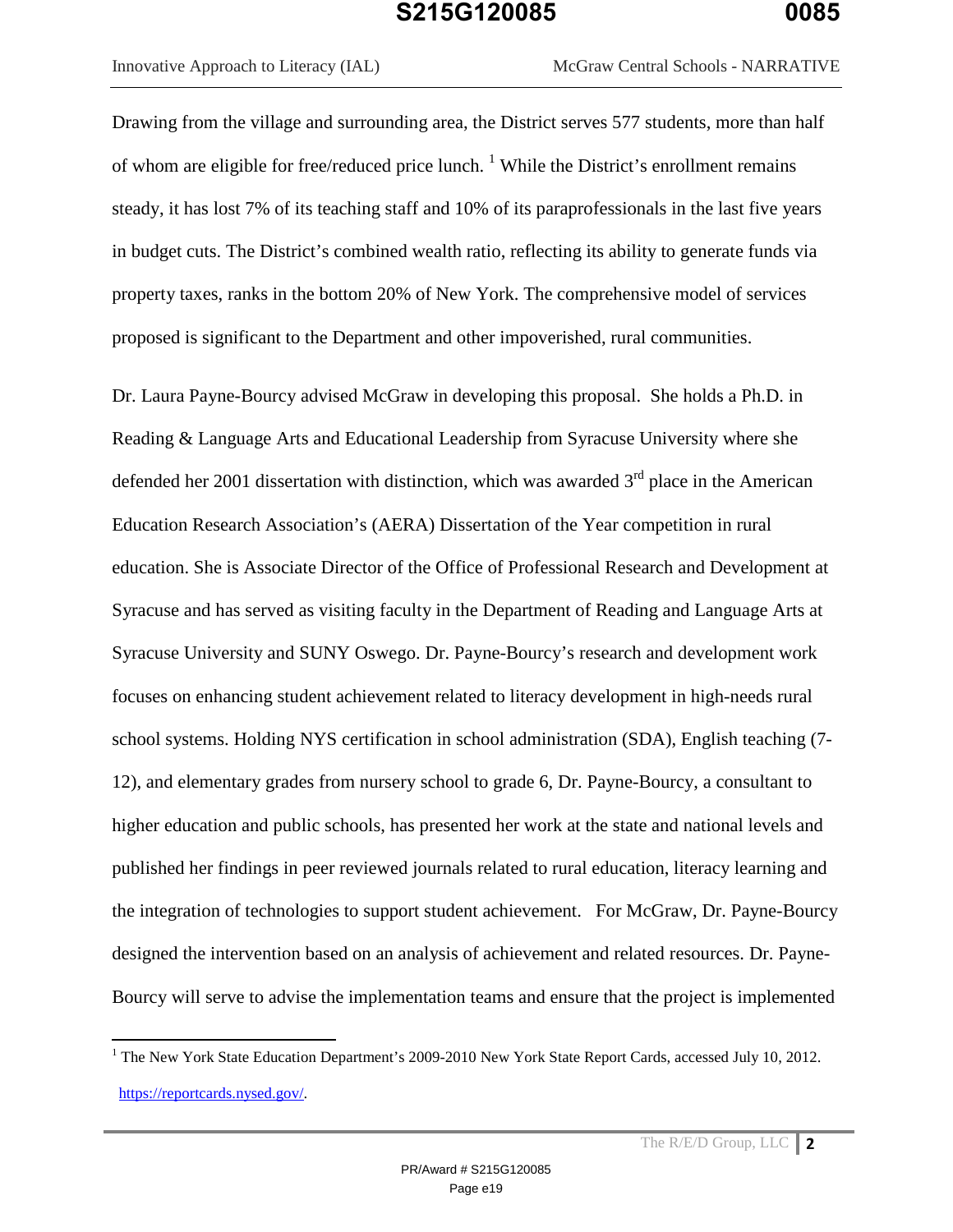with fidelity. IAL funds will be directed to build local capacity by: a) adding book distribution, putting books in the hands of children, families and other caregivers from birth; b) extending outreach from the school into homes where high-need children live and learn; c) adopting the *Big 6* and *Super 3* models, documented to support information literacy attainment in a technologybased, information-rich society; d) expanding the use of *Scholastic READ 180*, which the district could previously only afford at selected middle-level grades; and e) integrating technologies that this high-need, low resource school could not otherwise provide.

**Promising Strategies.** The proposed project involves the development and demonstration of promising new strategies that build on, or are alternatives to, existing evidence-based strategies. Specifically, funds are dedicated to expand the use of the *Scholastic Reading 180* while the *Big 6* model will provide a common framework and approach for engaging students in research, where none existed previously. In addition, the proposal ensures that all students have access to a library and a certified library media specialist. Due to significant budget cuts, currently there is only one (1) certified staff member serving two (2) school sites. *Scholastic Read 180 Next Generation.* Newly aligned to the Common Core and the expectations that students develop higher order thinking skills, the program features updated content, especially non-fiction, and digital e-reads to foster  $21<sup>st</sup>$  Century Literacy Skills. The evidence-based program features writing instruction to help students build competence and confidence to make and support arguments. Studied extensively, seven studies reviewed by the *What Works Clearinghouse*, a randomized trial and six quasi-experimental designs, documented significant impact for adolescent learners. *Big 6/Super 3.* The *Big 6/Super 3* was developed by Michael B. Eisenburg and Robert E. Berkowitz to promote effective information processing and related skill. Aligned to national and state standards for technological and information literacy, the *Big 6* includes the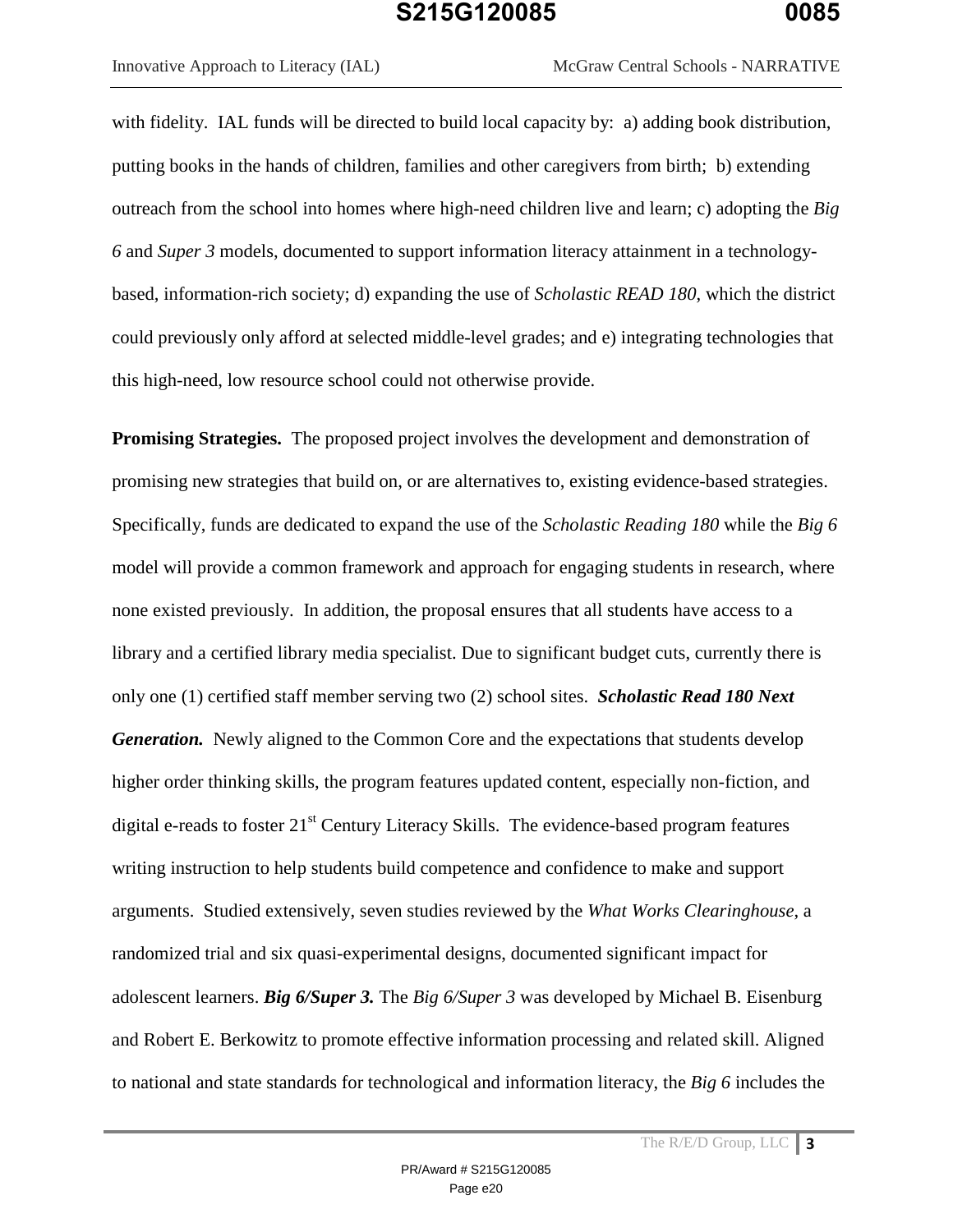Innovative Approach to Literacy (IAL) McGraw Central Schools - NARRATIVE

following steps: *task definition, information seeking strategies, location and access, use of information, synthesis* and *evaluation*. The model focuses on problem-solving across the curriculum. The *Super 3* promotes just three (3) steps for young children: *plan, do* and *review*. **Early Childhood Outreach.** Targeted outreach to young children (by way of at school literacy programming and home visits) will fill critical gaps in early childhood services available through Head Start of Cortland County (housed by McGraw's elementary school). Currently, no homebased early childhood services exist in the community, but are included in this proposal for a case load of 20 most-in-need families. **Literacy Across the Curriculum.** Funds are also dedicated for staff development related to Content Area Literacy, including sending a team to state and national conferences with turn-key training to guarantee school-wide dissemination to a broad range of teachers. Professional development will emphasize concept development, vocabulary acquisition, reading comprehension strategies and writing across the curriculum. **Library.** Studies over the last decade examined library-related assets. Researchers analyzed the number of computers and licensed databases schools owned, the size of their book collections, the presence of a certified librarian, and the school's access. Their findings concluded that the more assets a school had, the more likely it was that students would score higher on standardized tests regardless of socio-economic factors. $2$ 

The McGraw Central School proposal succinctly aligns with the legislative intent of the Fund for the Improvement of Education (FIE), Title V, Part D, Subpart 1 of the Elementary and Secondary Education Act. The proposal ensures that children in this rural community will have libraries that deliver high-quality literacy programming to them and their families and that they

 $\overline{a}$ 

<sup>&</sup>lt;sup>2</sup> Keith Curry Lance, Library Technology Raises Test Scores Too; School Library Journal, 2/1/2002, http://www.schoollibraryjournal.com/article/CA260694.html.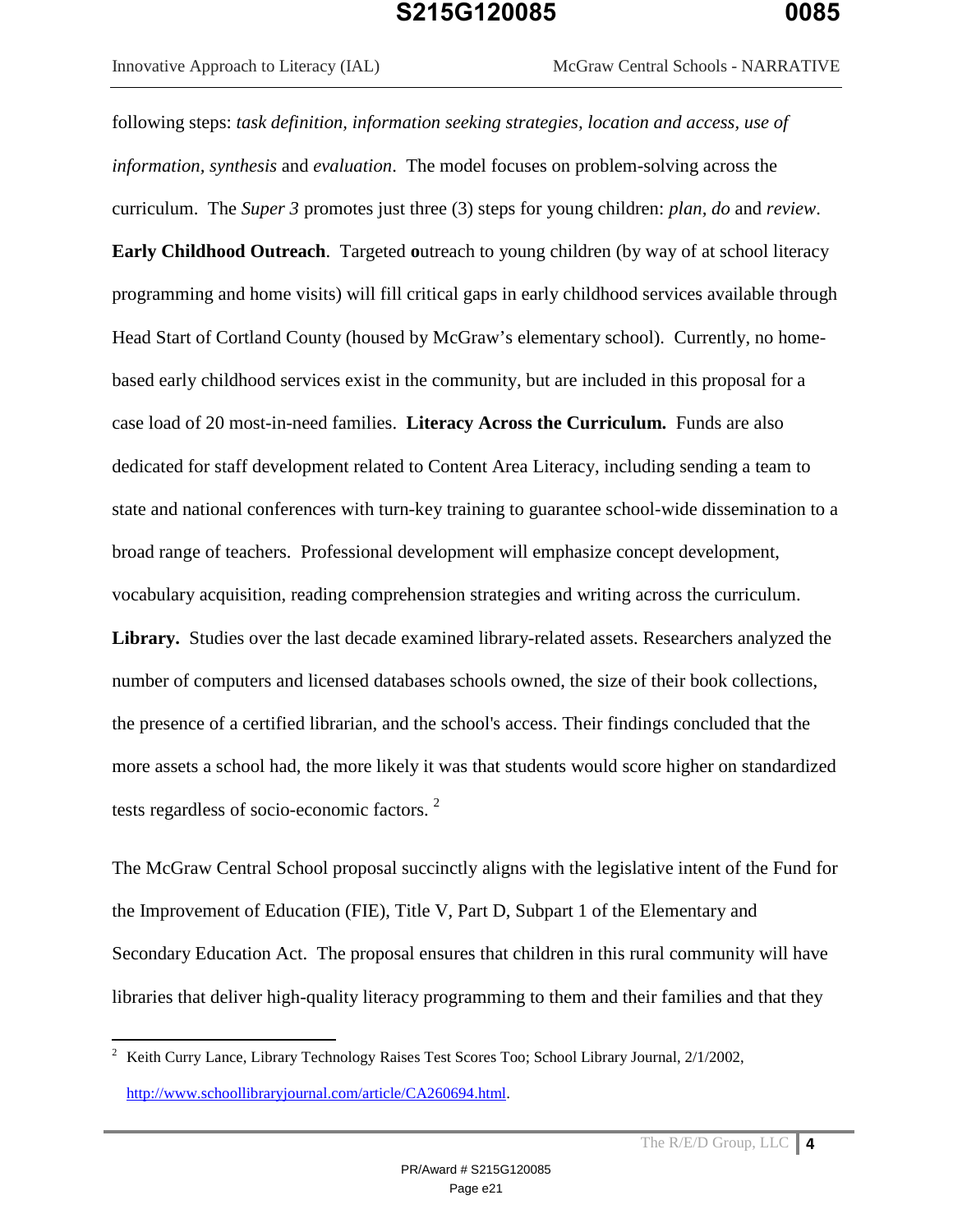and students have access to age- and grade-level reading material in their homes. In addition the proposal ensures that K-12 students are supported by certified library media specialists who works collaboratively with content area professionals.

#### **QUALITY OF THE PROJECT DESIGN**

#### **Specific, Measurable Goals, Objectives and Outcomes.**

The goal of the McGraw Central School proposal is to enact, refine and sustain a replicable model of literacy learning, including book distribution and childhood literacy activities as well as targeted professional development and the integration of advanced technologies to enhance achievement and teacher effectiveness K-12. Baseline will be established using data generated in the 2011-2012 school year.

#### Objectives include:

- Enhancing reading readiness of children birth to 5 years of age by targeted outreach and activities for children and family members via programming at the school and in the homes with a case load of 20 families annually;
- Distributing books to children from birth to  $8<sup>th</sup>$  grade in order to promote early literacy and prepare children to read and meet state, college- and career-ready academic content standards;
- Providing high quality childhood literacy activities with meaningful opportunities for parental engagement, including encouraging parents to read books often with their children and teaching parents how to use literacy resources effectively;
- Adopting the *Big 6* and *Super 3* models for teaching and reinforcing research, problem solving, and writing processes (K-12). The models are documented to promote research,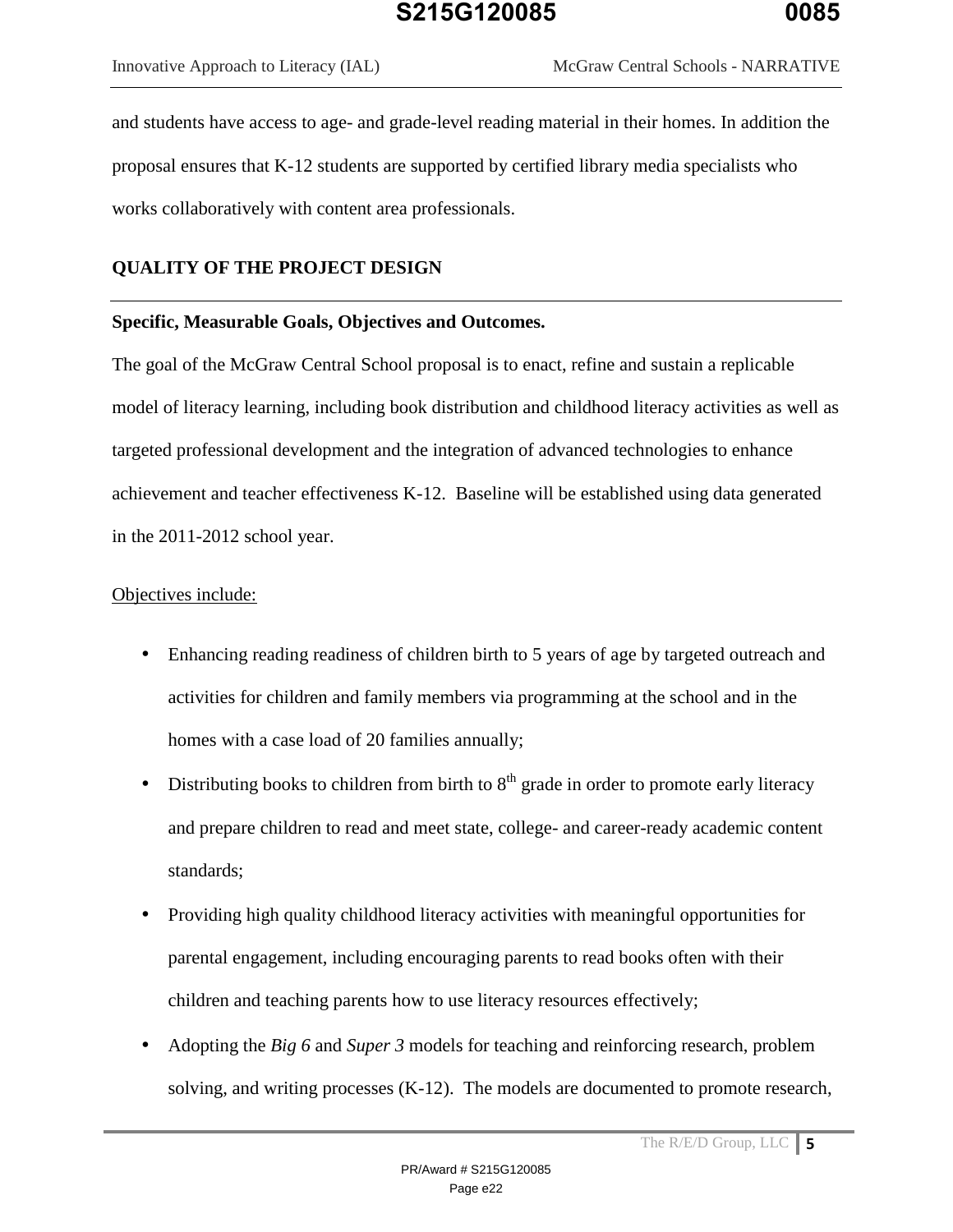$\overline{a}$ 

problem-solving and metacognitive skills through the cooperation of both school library media specialists and content area teachers;

- Extending formal reading instruction beyond  $6<sup>th</sup>$  grade where explicit instruction ends in most New York State schools. A researched-based approach (*Scholastic READ 180*) will be implemented across the middle-level grades to ensure that instruction is targeted to student needs, that assessment informs instruction in an ongoing way, and that students have ample opportunities to read and discuss reading with others;  $3<sup>3</sup>$
- Developing a collection of high-interest, middle-level texts (electronic and print) as well as periodicals, non-fiction e-books, leveled paperbacks and audio-books to encourage engagement as aligned with the American Association of School Librarians' (AASL) *Standards for the 21st Century Learner* <sup>4</sup> ;
- Providing professional development for all middle-level content area teachers (grades 4- 8) related to, *Scholastic's READ 180* and content-area literacy, activating prior knowledge, teaching technical and general vocabulary and enhancing reading comprehension and student writing. <sup>5</sup> and
- Strengthening literacy development across academic areas (K-12) by providing a wide range of literacy resources (print and electronic) and the technologies to promote related

<sup>&</sup>lt;sup>3</sup> International Reading Association. (2001)Supporting Young Adolescents' Literacy Learning: A joint position statement of the International Reading Association and the National Middle School Association. http://www.reading.org/Libraries/Position\_Statements\_and\_Resolutions/ps1052\_supporting.sflb.ash. Accessed on January 10, 2012.

<sup>&</sup>lt;sup>4</sup> http://www.ala.org/aasl/guidelinesandstandards/learningstandards/standards Accessed on January 15, 2012.

<sup>&</sup>lt;sup>5</sup> Vacca, Richard T., Jo Anne L. Vacca and Maryann E. Mraz (2010). Content Area Reading: Literacy and learning across the curriculum ( $10<sup>th</sup>$  edition). Boston, MA: Allyn & Bacon.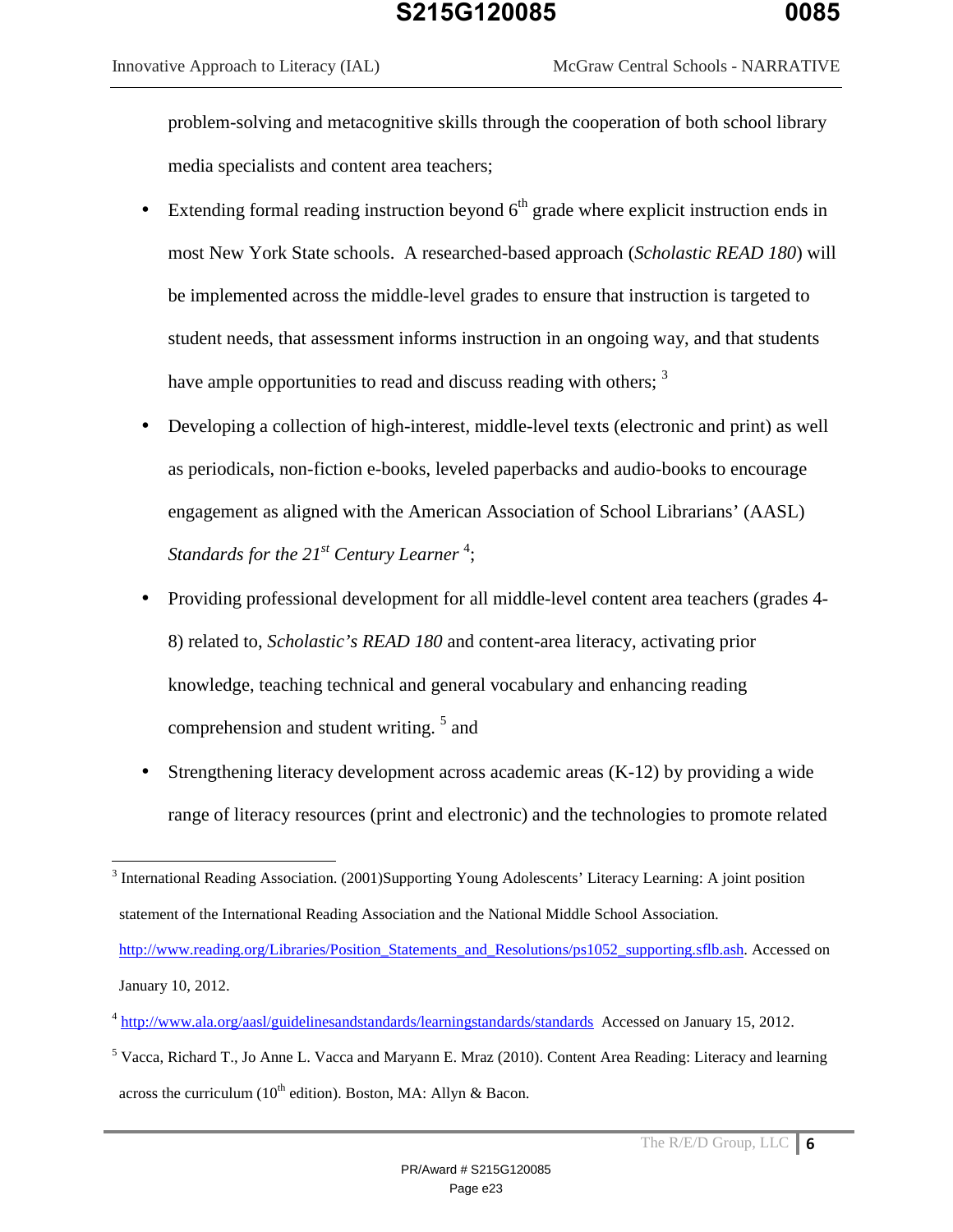access. Resources must span a range of both complexity and content to effectively support reading and writing.

## Formative outcomes include:

- Implementation tracking by the evaluation team (document review, interviews with staff, survey of teachers, focus group with participating parents and documentation of shifts in resources availability, quality and age) to ensure fidelity to plan;
- Pre/post surveys of teachers related to professional development provided, its efficacy and use of new teaching strategies in the district's classrooms; and
- Review of student achievement gains as documented by *Scholastic READ 180* and student work reflecting collaboration between library media specialists and content-area teachers.

## Summative outcomes include:

- Enhanced school readiness as demonstrated by significant gains in oral language skills on Peabody Picture Vocabulary Test (PPVT) for 4-year olds participants (pre/post participation) and the *Get Ready to Read!* assessment. These data will also be shared with school staff to support transition of the participating children.
- Improved student achievement as demonstrated by the percentage of students (in  $3<sup>rd</sup>$ grade) who meet or exceed proficiency on state reading and language arts assessments.
- Improved student achievement as demonstrated by the percentage of students (in  $8<sup>th</sup>$ ) grade) who meet or exceed proficiency on state reading or language arts assessments.
- Increased access to high-quality literacy materials as documented by size and age of library collections (including electronic databases), student counts (use of library),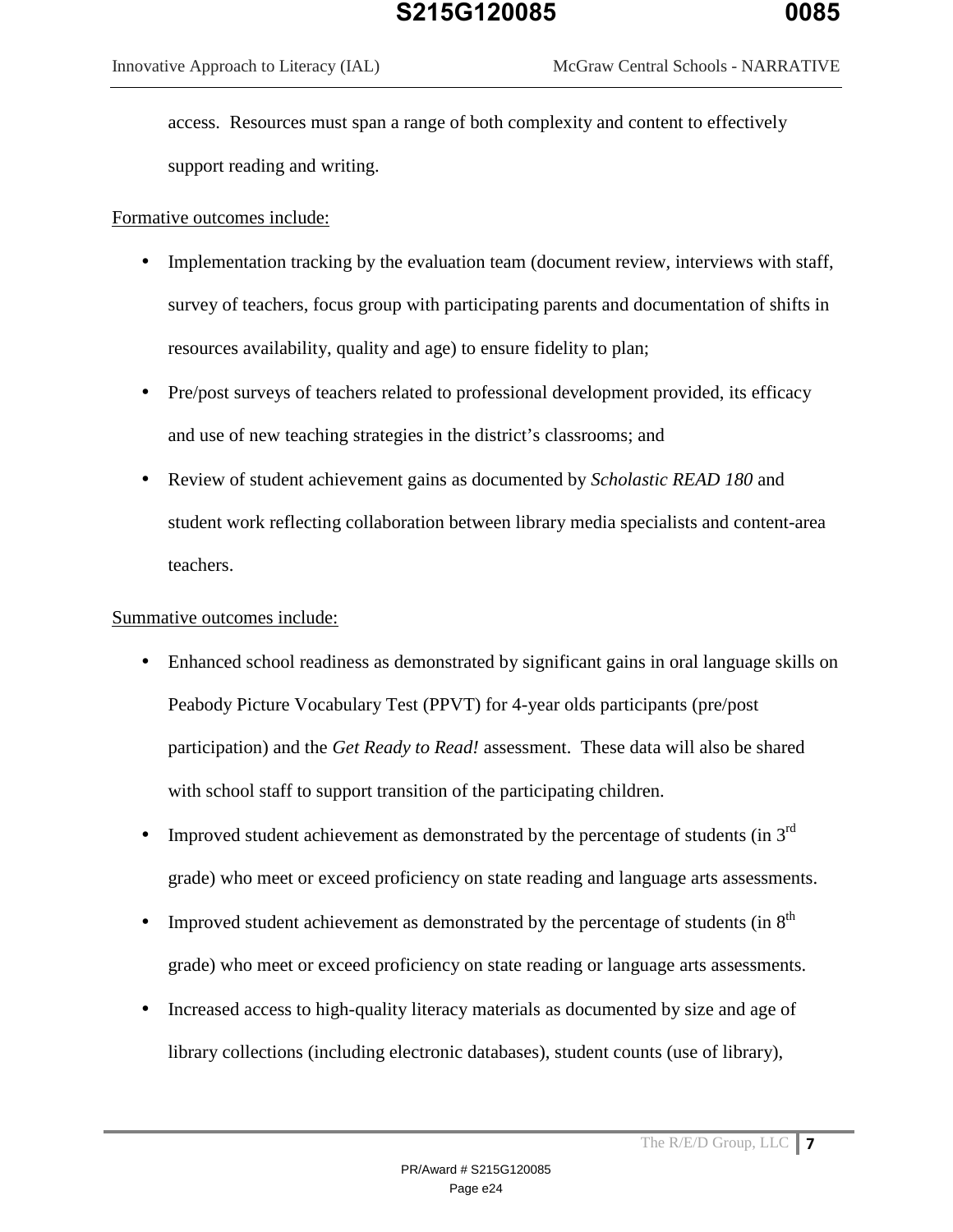student to computer and hand-held device ratios and numbers of books distributed to children and their families.

### **Coordination with Similar or Related Efforts/State and Federal Resources.**

The proposal coordinates with efforts already underway as documented in a conducted needs analysis. More specifically, Federal Titles monies will be leveraged to supplement the efforts delineated in this plan and a recently acquired Performance Enhancement Grant (part of NYSED's *Race to the Top* initiative) further aligns and supports.

The District will leverage federal, state and local funds to both enact and sustain the program. More specifically McGraw will seek support from the Onondaga-Cortland-Madison Board of Cooperative Education Services (BOCES) to identify ways to leverage the potential U.S. Department of Education investment and sustain the services enacted by REAP and Titles funds as noted.

#### **Comprehensive Effort to Improve Teaching and Learning.**

 $\overline{a}$ 

The McGraw proposal supports students from cradle to career with the strategies and approaches attuned to the dynamics of a small, rural community and grounded in research-based assumptions:

- Language learning begins at birth and access to books, print and quality interactions with caregivers, shapes readiness for formal school learning. <sup>6</sup>
- A balanced instructional program including systematic code instruction and meaningful reading and writing activities promotes achievement in the early grades.<sup>7</sup>

<sup>&</sup>lt;sup>6</sup> Whitehurst, Grover J. Keynote Address, developed at the White House Summit on Early childhood Cognitive Development, July 26, 2001.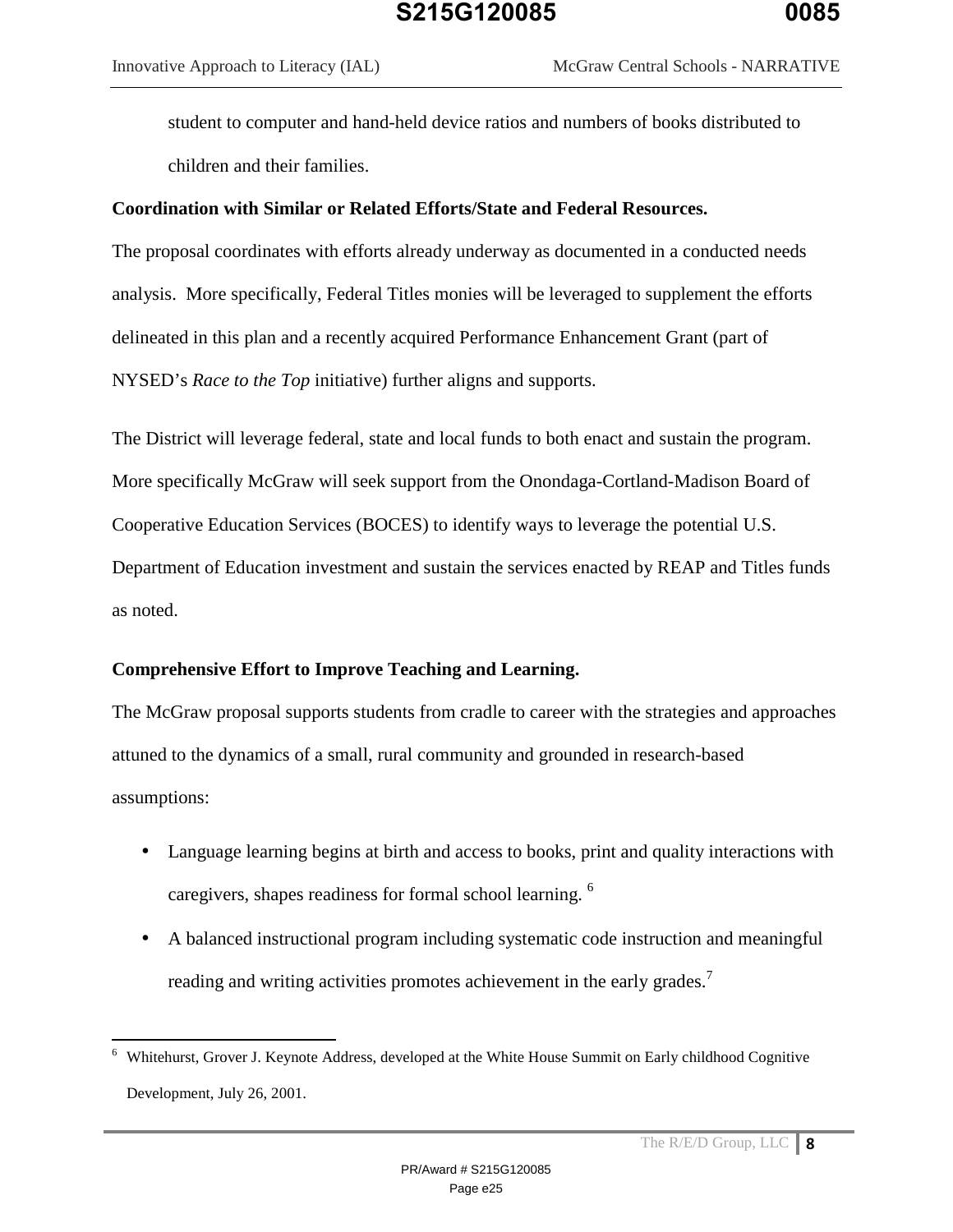$\overline{a}$ 

- Daily opportunities to write varied texts for different purposes and intellectually challenging curriculum that expands knowledge of the world and vocabulary promoting positive student outcomes. <sup>8</sup>
- Integration of technologies motivates middle-level and high school students yielding positive results. <sup>9</sup>
- The library can and should serve as the information and learning hub of the District.  $10$

Also underpinning this proposal are the five (5) recommendations from the U.S. Department of Education's *Improving Reading Comprehension in Kindergarten Through 3rd Grade* report through the Institute of Education Sciences (IES). As such, the McGraw-led project will: 1) teach students how to use reading comprehension strategies; 2) teach students to identity and use the text's organizational structure to comprehend, learn and remember content; 3) guide students through focused, high-quality discussion on the meaning of the text; 4) select texts purposefully to support comprehension development; and 5) establish an engaging and motivating context in which to teach reading comprehension.

- 7 National Research Association for Education of Young children (NAEYC) (1998). Learning to Read and Write: Developmentally Appropriate Practices for Young Children. *Young Children*, July pp. 30-46.
- <sup>8</sup> Diamond, L. and S. Mandel (1996). Building a Powerful Reading Program from Research to Practice, California State University , Sacramento Inst. for Education Reform ; California University, Berkeley California Policy Seminar: 25.
- 9 Biancarosa, C., & Snow, C.E. (2006). Reading next – A vision for action and research in middle and high school literacy: A report to Carnegie Corporation of New York  $(2^{nd}$  ed.). Washington, DC: Alliance for Excellent Education.
- <sup>10</sup> Small, Ruth V., Jaime Snyder, and Katie Parker (2009), "The impact of New York's School Libraries on Student Achievement and Motivation: Phase I, *School Library Media Research 12.*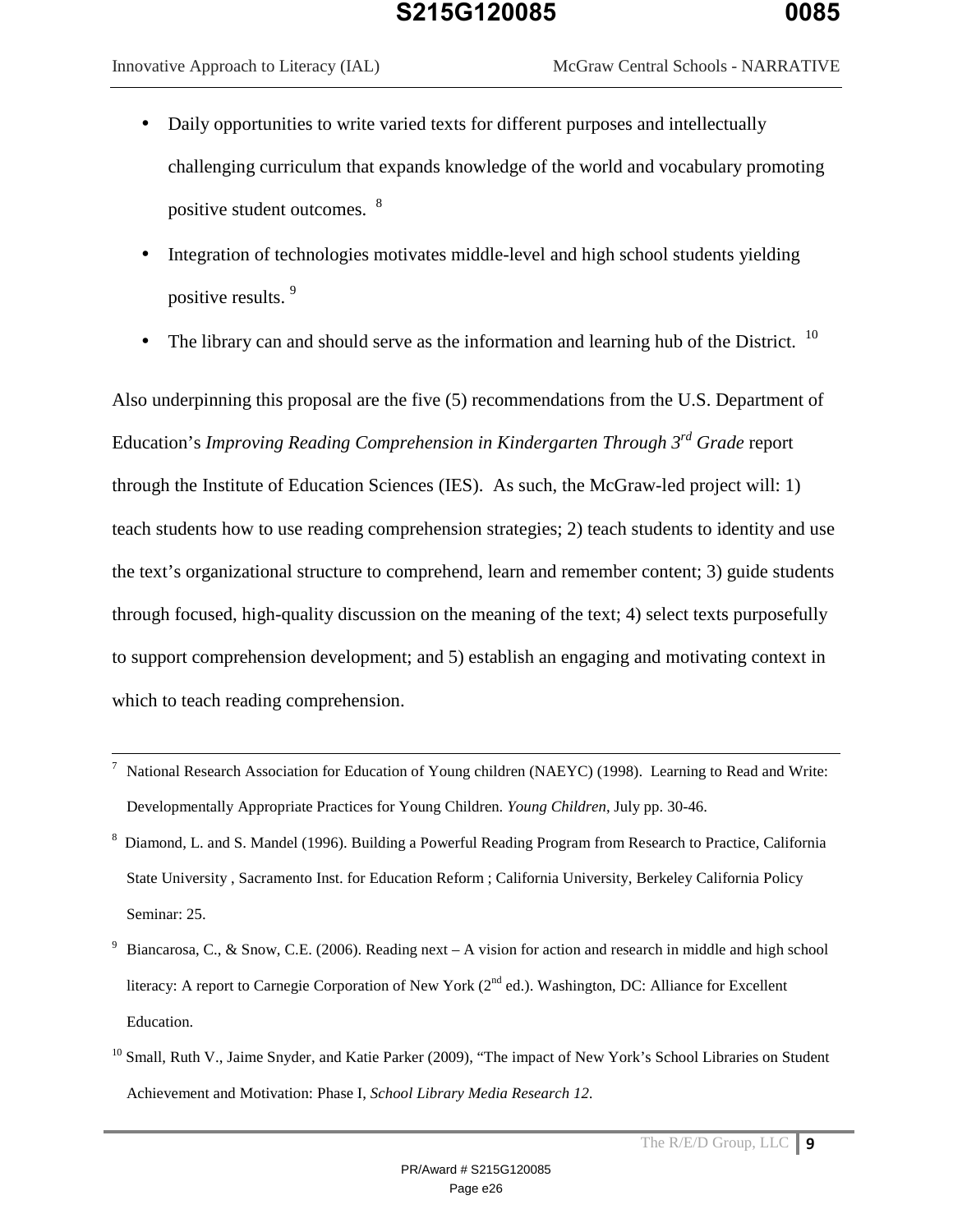Key to this IAL project is professional development for teaching staff and ensuring that the kinds of texts needed to adopt these recommendations are available to students. Currently, fewer than 50% of the texts recommended to align with the Common Core curriculum are available to McGraw students. The timeline, included in the management plan, delineates the District's plans for book distribution, childhood literacy activities and plans to improve the literacy skills of children and students by promoting early literacy and preparing young children to read; developing and improving older students' reading ability and motivating them to read. Critical to the success of this project is to hire a 1.0 FTE Literacy-Certified staff member to coordinate the proposed activities as well as a .50 Teacher Assistant to staff the library during hours when the District's certified librarian is not available. Currently, one librarian is split between two buildings and the library is not staffed at all times for students and teachers to access materials.

#### **QUALITY OF THE PROJECT SERVICES**

#### **Quality/Sufficiency of Strategies – Equal Access and Treatment**

All eligible project participants (all enrolled children in the district) and any family with children in the targeted age ranges may participate in the proposed project including participants who are members of groups that have traditionally been under-represented based on race, color, national origin, gender, age or disability. Due the small size of the school and community, the entire student population can and will be included in the project activities delineated.

#### **Appropriateness of Services.**

The services proposed are extensively appropriate for students and families in an isolated, rural community. Services, due to the rural nature of the region, are planned at the school and in families' homes. While most supports for K-12 students will occur during the school day,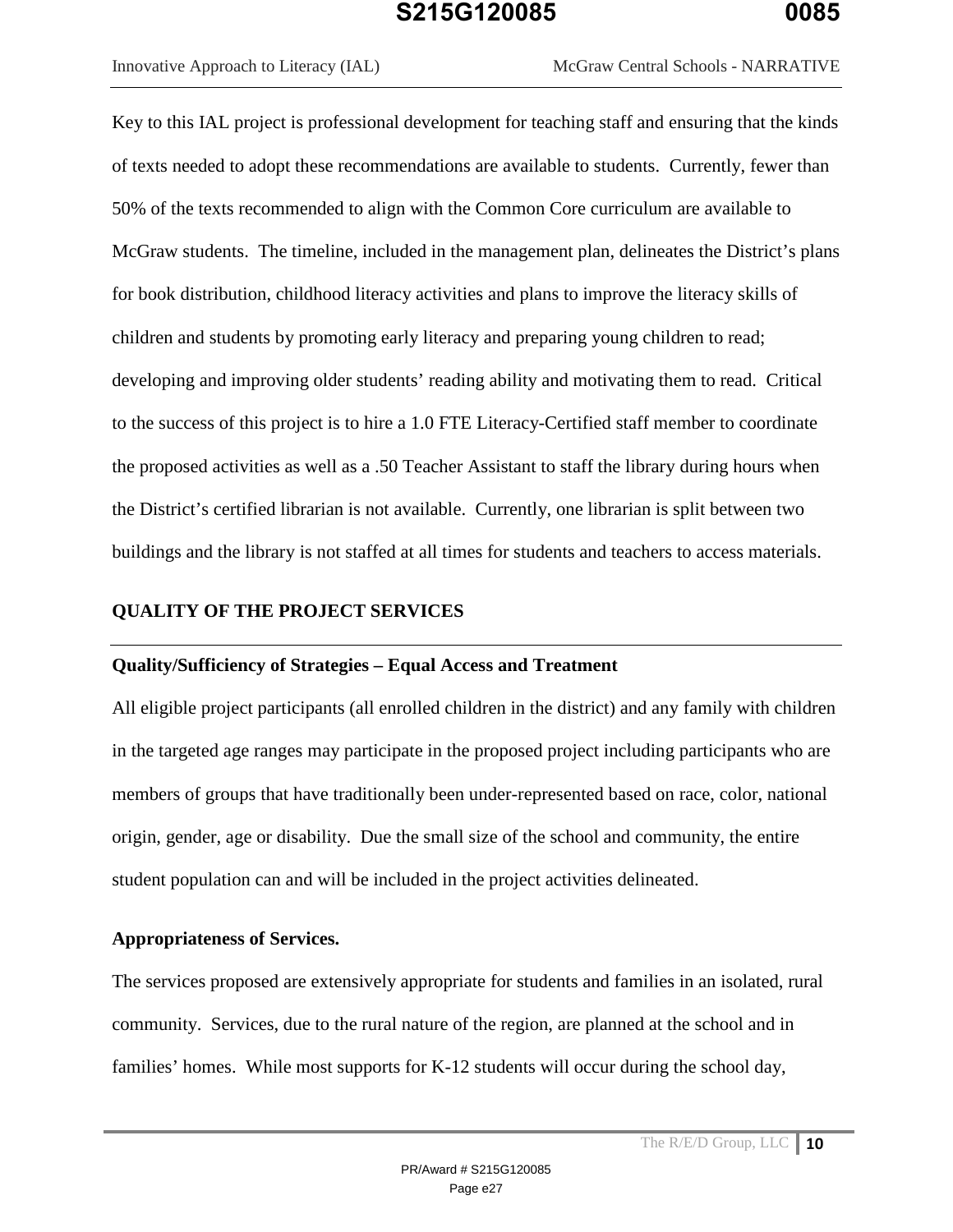Innovative Approach to Literacy (IAL) McGraw Central Schools - NARRATIVE

transportation to and from home will be provided for activities that occur after school. All planned professional development aligns with New York State Standards, including the newly adopted Common Core, as well as all provisions under New York's *Race to the Top* initiative.

Book distribution will begin in December 2012 with a kickoff theme of "Books Under Your Tree" to coincide with holiday celebrations and to get families excited and interested in the proposed project. A team of staff members will to make appropriate book selections based on colleague feedback and relevance to the New York State English Language Arts and Common Core curriculum. Distribution will occur four (4) times for all students in grades K-8 during 2012-2013 and six (6) times during 2013-2014. Programs will be planned and conducted monthly (also starting in December 2012) by the project coordinator (who is Literacy Certified) who will also follow up with interested families through home visits. Each home visit will utilize research-based strategies, from the field of Family Literacy, to teach families to effectively use literacy materials in the home to prepare young children for school success. Utilizing community volunteers and staff, McGraw will develop a plan to provide each baby born in the community with a *WELCOME* gift including *Reading Right from the Start: What Parents Can Do in the First Five Years*, storybooks and an invitation to literacy-related events at the school. As with book distribution, efforts will begin in December 2012 and be ongoing.<sup>i</sup>

Literacy training and materials purchased will align with International Reading Association and National Council of Teachers of English, *Standards for English Language Arts.* To ensure that students with the greatest educational need find success, middle-level students will:

1. Read a wide range of print and non-print texts to respond to the needs and demands of society and the workplace; and for personal fulfillment;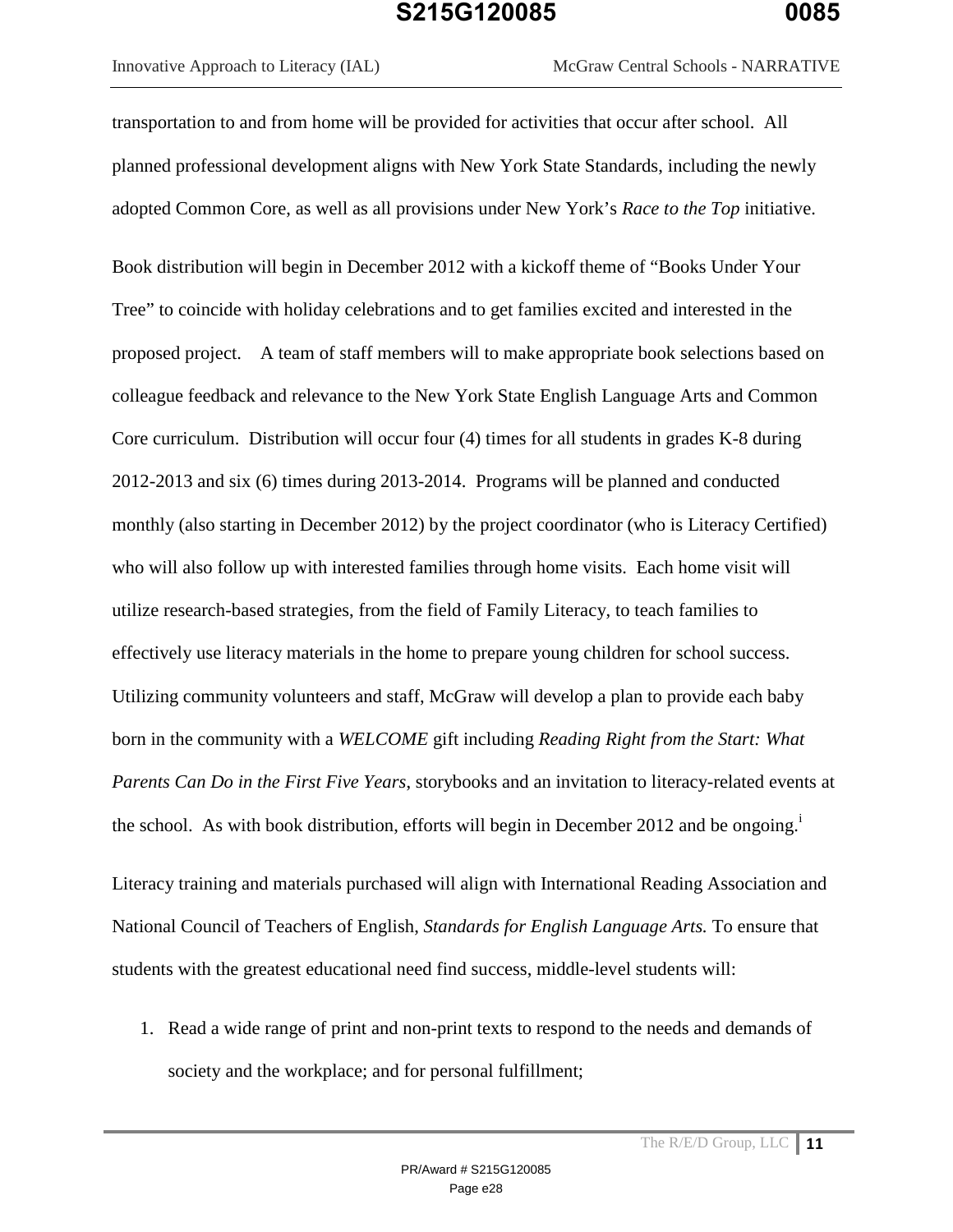$\overline{a}$ 

- 2. Read a wide range of literature from many periods in many genres;
- 3. Apply a wide range of strategies to comprehend, interpret, evaluate, and appreciate texts;
- 4. Adjust use of spoken, written, and visual language (e.g., conventions, style, vocabulary) to communicate effectively with a variety of audiences and for different purposes;
- 5. Employ a wide range of strategies to communicate with different audiences/purposes;
- 6. Apply knowledge of language structure, conventions, and genre to create, critique, and discuss print and non-print texts;
- 7. Conduct research on issues and interests by generating ideas and questions and by posing problems.
- 8. Use a variety of technological and information resources to gather and synthesize information and to create and communicate knowledge;
- 9. Develop an understanding of and respect for diversity in language use, patterns, and dialects across cultures, ethnic groups, geographic regions, and social roles; and
- 10. Use spoken, written, and visual language to accomplish their own purposes (e.g., for learning, enjoyment, persuasion, and the exchange of information). $^{11}$

Acquisition of the proposed materials and technologies will foster better collaborative practice between core area teachers, the core curriculum and the library media specialists. "Effective collaboration with teachers helps to create vibrant and engaged community of learners, strengthens the whole school program as well as the library media program, and develops

<sup>&</sup>lt;sup>11</sup> From the NCTE / IRA Standards for the English Language Arts. http://www.ncte.org/standards/ncte-ira Accessed on January 10, 2012.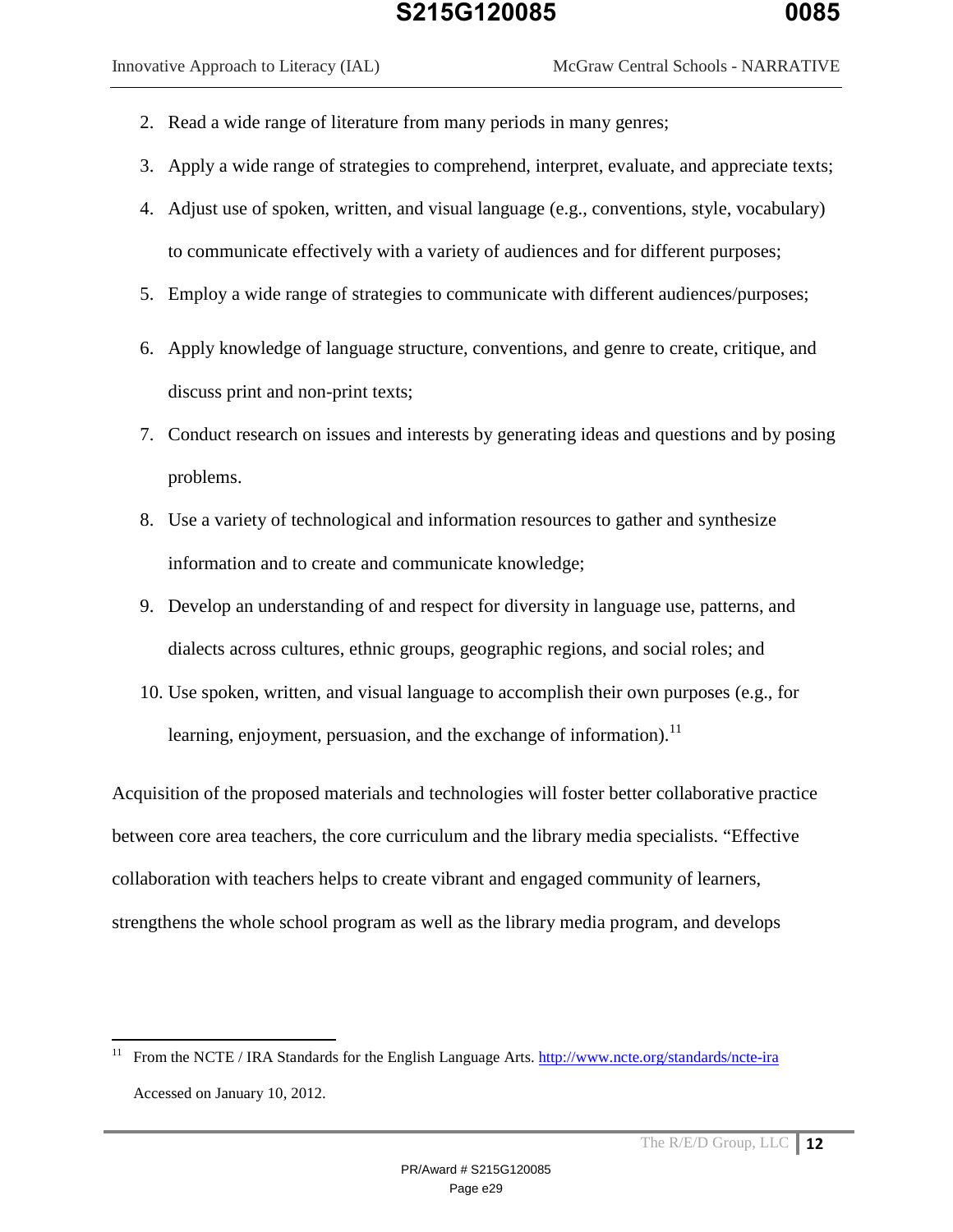support for the school library media program throughout the whole school." <sup>12</sup> Project activities are consistent with research-based practices for improving student reading achievement. "School library collections inform, educate, entertain, and enrich students at all levels. When students are able to explore information that is meaningful to them, they not only learn faster, but their literacy skills grow rapidly; they learn to learn."<sup>13</sup>

#### **Sufficient Quality, Intensity, and Duration of Professional Development.**

Using turn-key training to develop local expertise, the training and professional development proposed will be sufficient in quality, intensity and duration during the grant period.

| <b>Responsible</b>         | <b>Activity</b>                                                                                                                          | <b>Timeline</b> |
|----------------------------|------------------------------------------------------------------------------------------------------------------------------------------|-----------------|
| <b>Evaluation Group.</b>   | Finalize a programmatic logic model, protocols and access<br>to student data.                                                            | 10/12           |
| Director/Evaluation Group. | Review timeline, roles/expectations with Implementation<br>Team.                                                                         | 10/12           |
| <b>Evaluation Group.</b>   | Gather focus group data from middle-level ELA staff<br>related to strengths/weakness of instruction in ELA aligned<br>to NCTE standards. | 11/12           |
| Co-Coordinators/Director   | Communicate project intent with parents/stakeholders.                                                                                    | 11/12           |
| Director.                  | Interview and hire staff delineated.                                                                                                     | 11/12           |
| Director/Implementation    | Enroll staff in targeted conferences and craft plan for turn-                                                                            | $12/12 -$       |
| Team.                      | key training.                                                                                                                            | ongoing.        |

<sup>&</sup>lt;sup>12</sup> Information Power: Building Partnerships for Learning. American Association of School Librarians and the Association for Educational Communications and Technology. American Library Association: Chicago, 1998. p 54.

 $13$  School Libraries Work, Scholastic Library Publishing, 2008, p 5.

 $\overline{a}$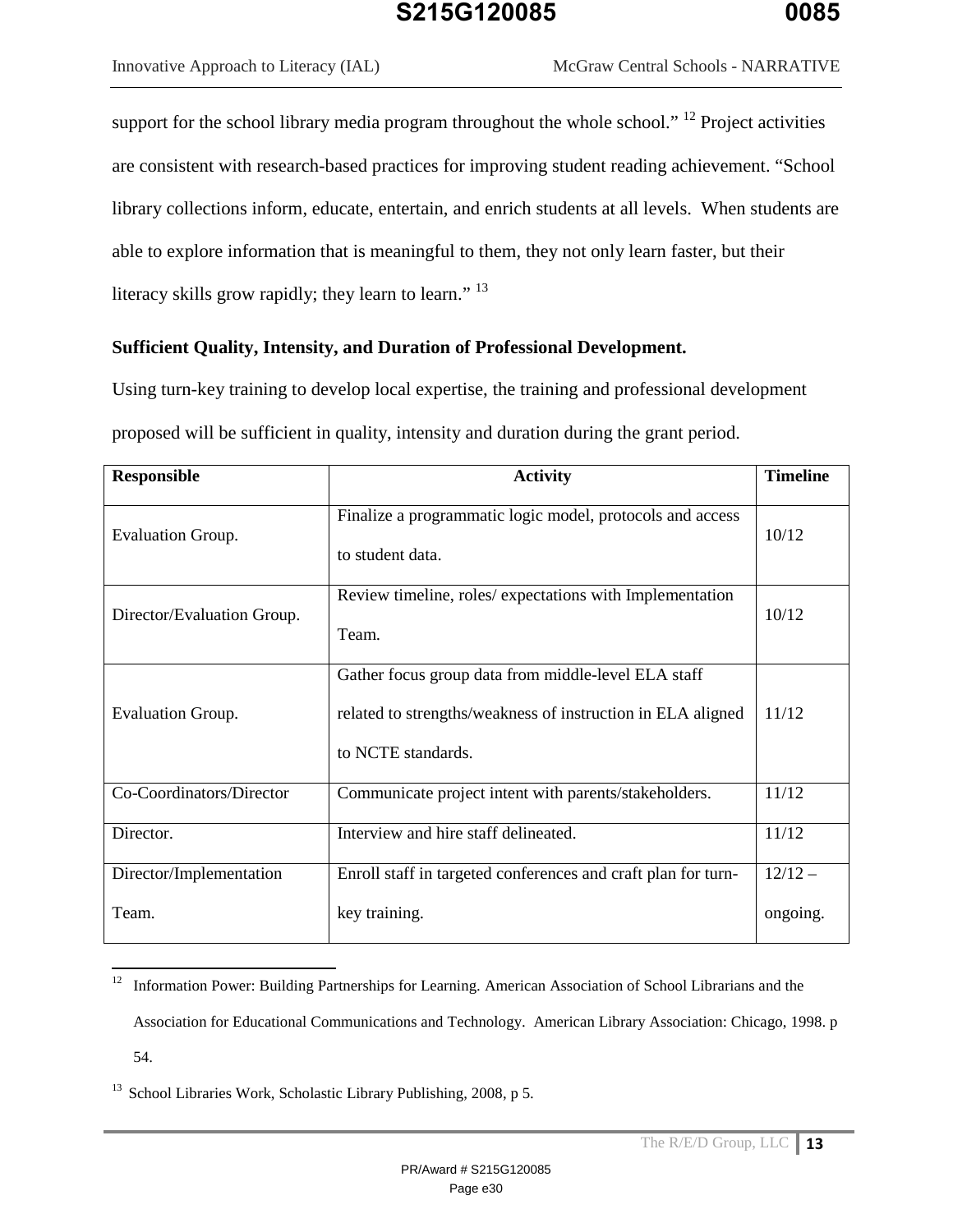| Recruit for 3 and 4 years participation in Early Childhood<br>$12/12 -$<br>Implementation Team.<br>Activities.<br>ongoing.<br>Order Scholastic READ180 materials for teachers and<br>Co-Coordinators/Literacy<br>12/12<br>Staff.<br>targeted grades<br>Co-Coordinators/Literacy<br>12/12<br>Finalize schedule for <i>Scholastic READ 180</i> training.<br>Staff.<br>$12/12 -$<br>Co-Coordinators.<br>Purchase literacy materials that fill curricular gaps.<br>ongoing.<br>$1/13 -$<br>Provide each baby born in the community with a literacy<br>Implementation Team.<br>WELCOME gift.<br>ongoing.<br>Co-Coordinators/Director of<br>Purchase technologies scheduled for project<br>$11/12 -$<br>Technology.<br>implementation.<br>ongoing.<br>Evaluation<br>Confirm baseline data aligned with outcomes measures.<br>11/12 | <b>Responsible</b>        | <b>Activity</b>                                            | <b>Timeline</b> |
|------------------------------------------------------------------------------------------------------------------------------------------------------------------------------------------------------------------------------------------------------------------------------------------------------------------------------------------------------------------------------------------------------------------------------------------------------------------------------------------------------------------------------------------------------------------------------------------------------------------------------------------------------------------------------------------------------------------------------------------------------------------------------------------------------------------------------|---------------------------|------------------------------------------------------------|-----------------|
|                                                                                                                                                                                                                                                                                                                                                                                                                                                                                                                                                                                                                                                                                                                                                                                                                              |                           |                                                            |                 |
|                                                                                                                                                                                                                                                                                                                                                                                                                                                                                                                                                                                                                                                                                                                                                                                                                              |                           |                                                            |                 |
|                                                                                                                                                                                                                                                                                                                                                                                                                                                                                                                                                                                                                                                                                                                                                                                                                              |                           |                                                            |                 |
|                                                                                                                                                                                                                                                                                                                                                                                                                                                                                                                                                                                                                                                                                                                                                                                                                              |                           |                                                            |                 |
|                                                                                                                                                                                                                                                                                                                                                                                                                                                                                                                                                                                                                                                                                                                                                                                                                              |                           |                                                            |                 |
|                                                                                                                                                                                                                                                                                                                                                                                                                                                                                                                                                                                                                                                                                                                                                                                                                              |                           |                                                            |                 |
|                                                                                                                                                                                                                                                                                                                                                                                                                                                                                                                                                                                                                                                                                                                                                                                                                              |                           |                                                            |                 |
|                                                                                                                                                                                                                                                                                                                                                                                                                                                                                                                                                                                                                                                                                                                                                                                                                              |                           |                                                            |                 |
|                                                                                                                                                                                                                                                                                                                                                                                                                                                                                                                                                                                                                                                                                                                                                                                                                              |                           |                                                            |                 |
|                                                                                                                                                                                                                                                                                                                                                                                                                                                                                                                                                                                                                                                                                                                                                                                                                              |                           |                                                            |                 |
|                                                                                                                                                                                                                                                                                                                                                                                                                                                                                                                                                                                                                                                                                                                                                                                                                              |                           |                                                            |                 |
|                                                                                                                                                                                                                                                                                                                                                                                                                                                                                                                                                                                                                                                                                                                                                                                                                              |                           |                                                            |                 |
|                                                                                                                                                                                                                                                                                                                                                                                                                                                                                                                                                                                                                                                                                                                                                                                                                              |                           |                                                            |                 |
|                                                                                                                                                                                                                                                                                                                                                                                                                                                                                                                                                                                                                                                                                                                                                                                                                              | Group/Implementation Team |                                                            |                 |
| Develop follow-up and just-in-time training protocols for<br>Co-Coordinators/Technology<br>11/12                                                                                                                                                                                                                                                                                                                                                                                                                                                                                                                                                                                                                                                                                                                             |                           |                                                            |                 |
| Director<br>teachers using new technologies.                                                                                                                                                                                                                                                                                                                                                                                                                                                                                                                                                                                                                                                                                                                                                                                 |                           |                                                            |                 |
| Train cohorts of teachers (2) in the Big 6 and Super 3<br>1/13                                                                                                                                                                                                                                                                                                                                                                                                                                                                                                                                                                                                                                                                                                                                                               | Co-Coordinators.          |                                                            |                 |
| models.                                                                                                                                                                                                                                                                                                                                                                                                                                                                                                                                                                                                                                                                                                                                                                                                                      |                           |                                                            |                 |
| $2/13 -$<br>Director/Implementation                                                                                                                                                                                                                                                                                                                                                                                                                                                                                                                                                                                                                                                                                                                                                                                          |                           |                                                            |                 |
| Team.<br>ongoing.                                                                                                                                                                                                                                                                                                                                                                                                                                                                                                                                                                                                                                                                                                                                                                                                            |                           | Revisit staff training needs (accomplishments/challenges). |                 |
| Track student achievement within Scholastic Read 180,<br><b>Evaluation Group -</b><br>$12/12 -$                                                                                                                                                                                                                                                                                                                                                                                                                                                                                                                                                                                                                                                                                                                              |                           |                                                            |                 |
| account for teacher training, student attendance and                                                                                                                                                                                                                                                                                                                                                                                                                                                                                                                                                                                                                                                                                                                                                                         |                           |                                                            |                 |
| ongoing.<br>intensity of intervention.                                                                                                                                                                                                                                                                                                                                                                                                                                                                                                                                                                                                                                                                                                                                                                                       | Implementation Team.      |                                                            |                 |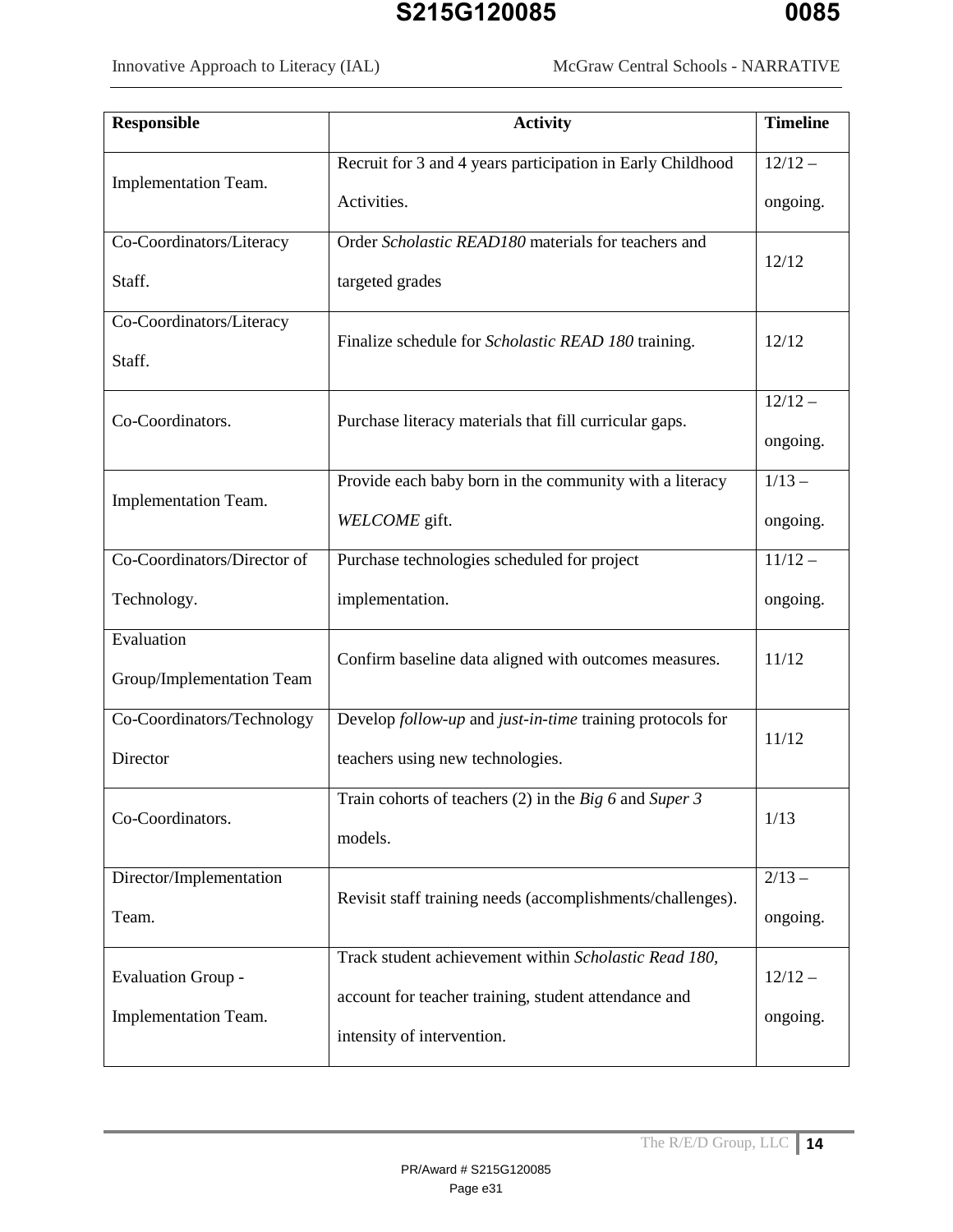Innovative Approach to Literacy (IAL) McGraw Central Schools - NARRATIVE

| <b>Responsible</b>               | <b>Activity</b>                                                                                                                                                                                                                                                                          | <b>Timeline</b>       |
|----------------------------------|------------------------------------------------------------------------------------------------------------------------------------------------------------------------------------------------------------------------------------------------------------------------------------------|-----------------------|
| Director/Co-Coordinators.        | Finalize ELA PD schedule aligned to implementation of<br>Scholastic Read 180 and best practices for middle-level<br>literacy.                                                                                                                                                            | $12/12 -$<br>ongoing. |
| Co-Coordinators.                 | Publish plans for improved library access. Reach out to<br>teachers to ensure their awareness, plan for research project<br>using IAL resources.                                                                                                                                         | 12/12                 |
| Co-Coordinators.                 | Ensure that all students in grades 4-6 complete research<br>projects with integration across two or more content areas.                                                                                                                                                                  | Ongoing               |
| Coordinator.                     | Ensure that all students in grades K-3 complete research<br>projects with integration across two or more contents areas.                                                                                                                                                                 | Ongoing.              |
| Implementation Team.             | Ensure that all students in grades 7, 9 and $12th$ complete<br>research projects with collaboration across one or more<br>content areas.                                                                                                                                                 | Ongoing.              |
| Implementation Team.             | Ensure that all students in grades $8$ , 10 and $11th$ complete<br>research projects, with collaboration across one or more<br>content areas.                                                                                                                                            | Ongoing.              |
| Implementation Team.             | Expand recruitment for Early Literacy Intervention to<br>include children Birth to 2 years, prioritizing families with<br>significant needs.                                                                                                                                             | $3/13 -$<br>ongoing.  |
| Director/Implementation<br>Team. | Provide professional development related to content area<br>literacy using an external provider (contracted as a part of<br>grant) – emphasizing reading comprehension, vocabulary<br>development (technical and general) and writing across the<br>curriculum (aligned to Common Core). | Ongoing.              |

The R/E/D Group, LLC 15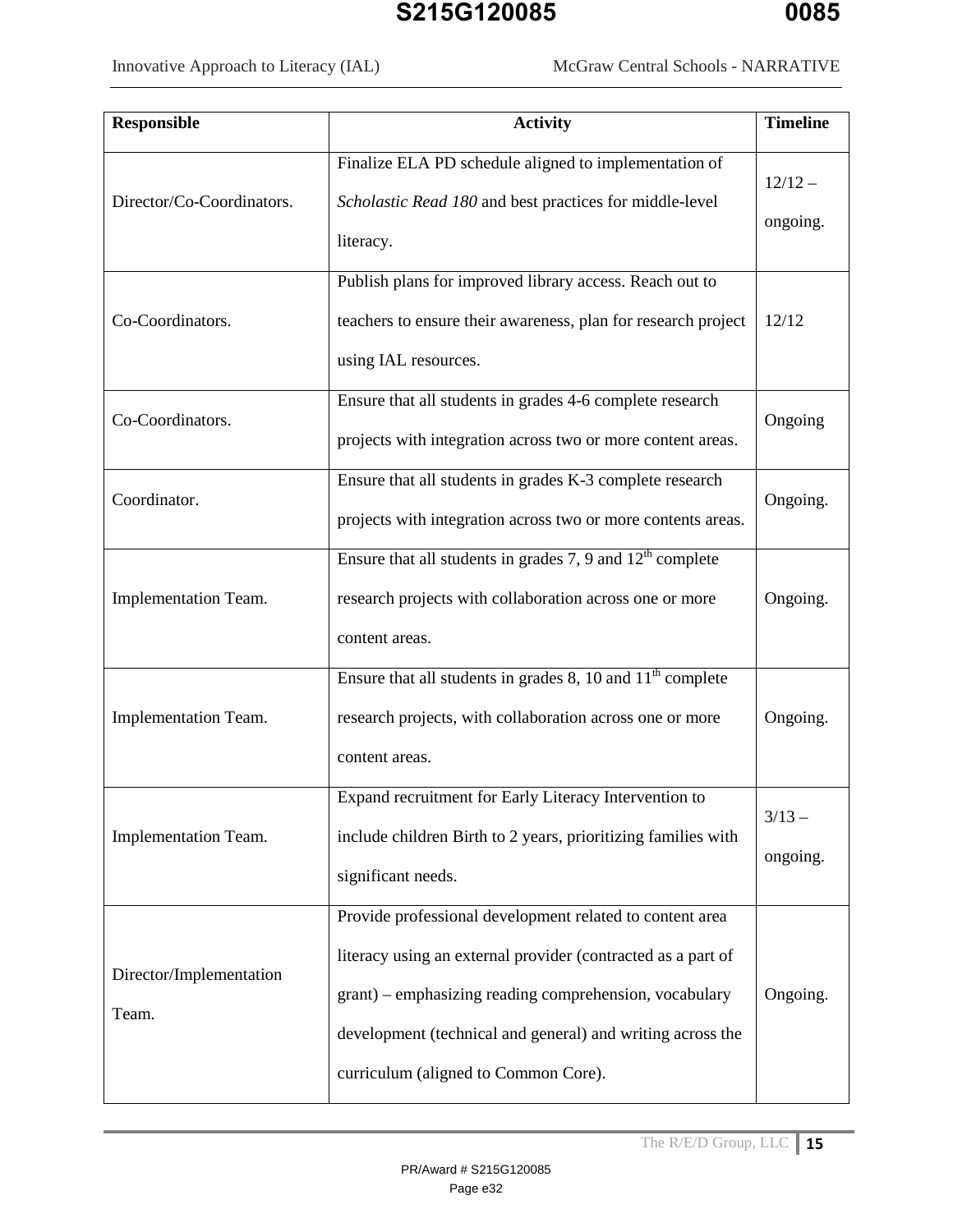| <b>Responsible</b>                       | <b>Activity</b>                                                                                                                                    | <b>Timeline</b>     |
|------------------------------------------|----------------------------------------------------------------------------------------------------------------------------------------------------|---------------------|
|                                          |                                                                                                                                                    |                     |
| Evaluation<br>Group/Implementation Team. | Quarterly review of progress and data related to evaluation<br>of program and participants (student achievement and other<br>data).                | Quarterly           |
| Evaluation<br>Group/Implementation Team. | Revisit scope and sequence of implementation and revise<br>as appropriate.                                                                         | Quarterly.          |
| Director/Evaluation Group.               | Develop project dissemination plan to include presentations<br>of local, state and national conferences and publication of<br>evaluation findings. | $5/13 -$<br>ongoing |

After funding is exhausted, training and services will continue using support from the Onondaga –Cortland-Madison Board of Cooperative Education Services (BOCES), local Titles and REAP fund. Community volunteers and the local PTA will be approached to support ongoing outreach to families and book distribution after the 24-month grant period.

#### **ADEQUACY OF RESOURCES**

Costs proposed are reasonable in relation to the objectives, design and potential significance of the proposed project and relation to the number of persons to be served and the anticipated results and benefits. A full-time librarian and NYS Certified Teacher Aide are supported to ensure that all students and teachers have access to the library resources and support for resource use and so that all grant activities are accomplished. There will be careful culling and purchasing of necessary materials to support the Common Core ( over 24 months). Fringe benefits for the 1.5 FTE are included as well as travel for required grant meetings ). Supplies include library books, database subscriptions, books for distribution, *Scholastic READ 180,* and funds to purchase one (1) laptop cart, one (1) iPad cart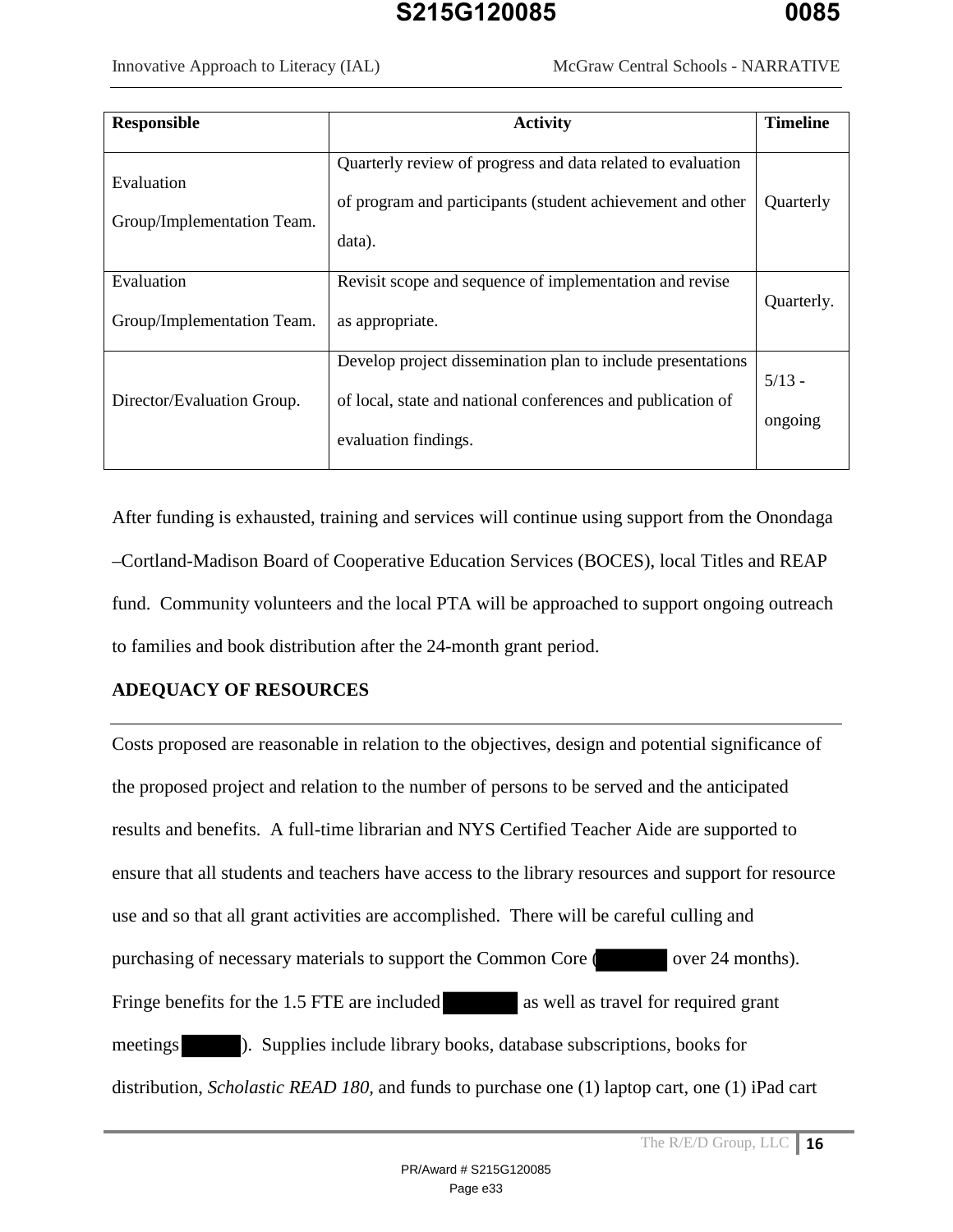Innovative Approach to Literacy (IAL) McGraw Central Schools - NARRATIVE

and five (5) upgraded work stations (including software) for the two targeted sites in each year of the grant . Conference costs are included ( as are stipends for teachers to attend trainings which will be offered in-house by staff who attended turn-key trainings and conferences. Modest funds are included for duplicating and printing A contractual budget of is included each year to cover Head Start staff time to collaborate enacting Early Childhood Literacy activities and outreach to young children and their caregivers. Indirect costs are included at a rate of . Finally, evaluation costs are included and are sufficient to cover the substantial plan for independent evaluation of the project.

### **QUALITY OF THE MANAGEMENT PLAN**

#### **Clearly Defined Responsibilities, Timelines and Milestones.**

The librarians (one dedicated to the elementary and one to the middle/high schools) will serve as co-coordinators, the K-12 superintendent will serve as the director. The newly hired staff member will have considerable work to do to upgrade the high school collections and technologies and support content-area teachers in engaging students in collaborative research and other literacy-related study.

#### **Objectives for the Library Media Specialist**

- Develop a thorough knowledge of subject area and grade level curricula, and promote competency in information literacy across the curriculum.
- Establish Childhood Literacy Program planning as a priority and devote adequate time and resources to this process on an ongoing basis.
- Facilitate work of project Implementation Teams in both buildings.
- Collaborate with teachers and staff to integrate information literacy competencies.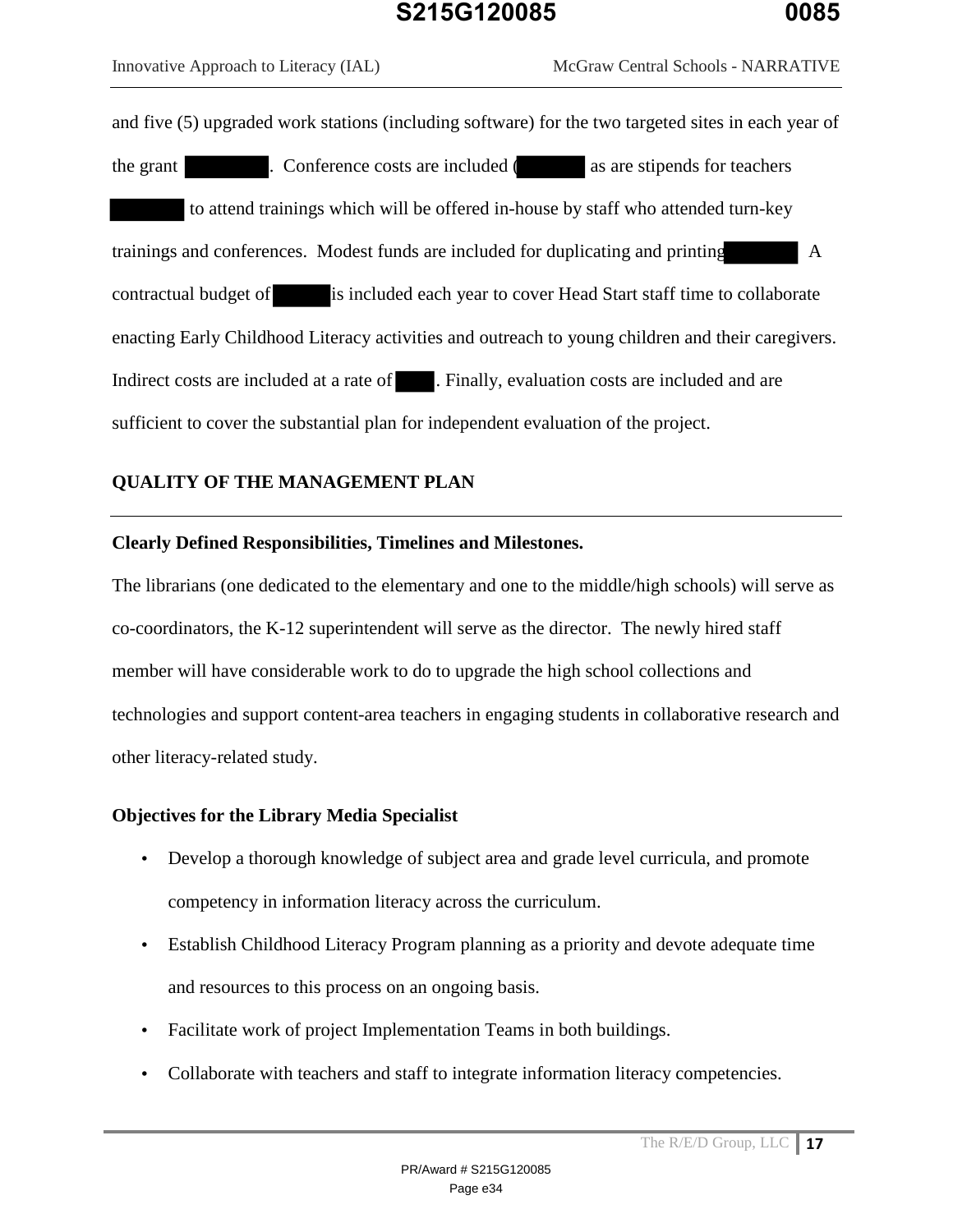- Model the effective and enthusiastic use of books, videos and multi-media.
- Work collaboratively and individually to design, develop and implement programs that encourage reading for enjoyment and for information.
- Maintain a collection that is diverse in format and content to support learning needs.
- Recommend, create, implement, and evaluate resources and activities in various formats.
- Model and promote effective uses of technology for learning and teaching.
- Orchestrate access to information resources within and beyond the school.
- Promote relationships with external information sources.
- Create and maintain an inviting, attractive physical environment.
- Promote the principles of intellectual freedom by providing services and resources that create and sustain an atmosphere of free inquiry and by serving as an active advocate for intellectual freedom within the school.
- Maintain an in-depth understanding of current legislation and regulations regarding access, copyright, and other legal issues that affect the library media program.

**Teacher Aide.** A NYS certified Teacher Aide will be hired to support this work, specifically acquiring and organizing supplies and materials for the monthly Childhood Literacy activities and for taking materials into family's home to ensure access for all current and future McGraw students. This individual will be trained in home-visiting strategies and techniques and will plan and facilitate home visits with a goal of one per month. This individual will keep thorough records including lesson objective, material uses with the family and reported use of the materials at follow up. This individual will serve as key point of outreach, including collaborating with the Head Start staff housed in the building.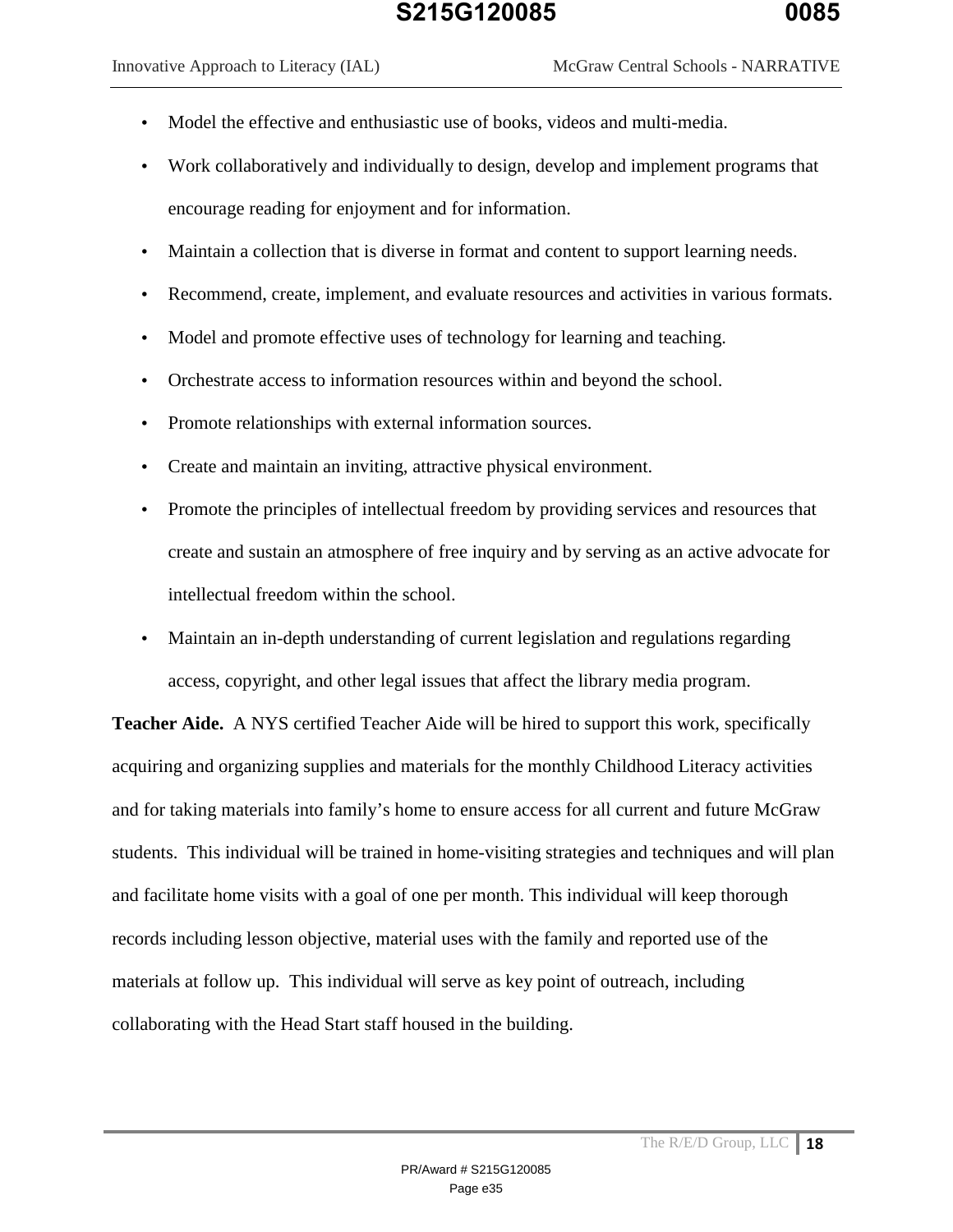Innovative Approach to Literacy (IAL) McGraw Central Schools - NARRATIVE

Teachers, school administrators, parents and other stakeholders had meaningful involvement in the planning for this application. More specifically, a *Comprehensive Improvement Plan Committee* was formed in 2011-2012 school year and engaged stakeholders in gathering and analyzing data, making decisions at the classroom, building and district level aligned with findings and shared information with parents and community members. In addition, a *Literacy Committee* was formed this year to examine the K-8 reading program. The committee's charge was to find a solid K-5 reading program that supports and sustains students' ability to read and aligns with existing efforts at the middle and high schools and IAL funds may now help act on their recommendations.

**Director.** The Superintendent, Mary Curcio, will serve as the Director. She holds degrees from Jefferson Community College, SUNY Oswego, Syracuse University and SUNY Cortland. Her areas of expertise are in instructional design and staff development. She has worked with thirteen schools in enacting targeted professional development efforts (similar to this IAL project). **Implementation Team**. The Implementation team for this project will meet monthly to review the proposed timeline, progress therein, barriers and other relevant issues. The project director and both building principals will attend and participate (taking on tasks each month along with others on the team) as will the technology director and other key staff appointed by the superintendent and co-coordinators.

#### **Time Commitments of Project Director and Principal Investigator/Other Key Personnel.**

The time commitments of the Project Director, Co-Coordinators are reasonable as are funds allocated to ensure that a professional librarian can serve each of the school buildings and bring to scale this project in both sites. The superintendent is the only McGraw staff member with experience monitoring a project of this scope, as such, her involvement is critical. She will,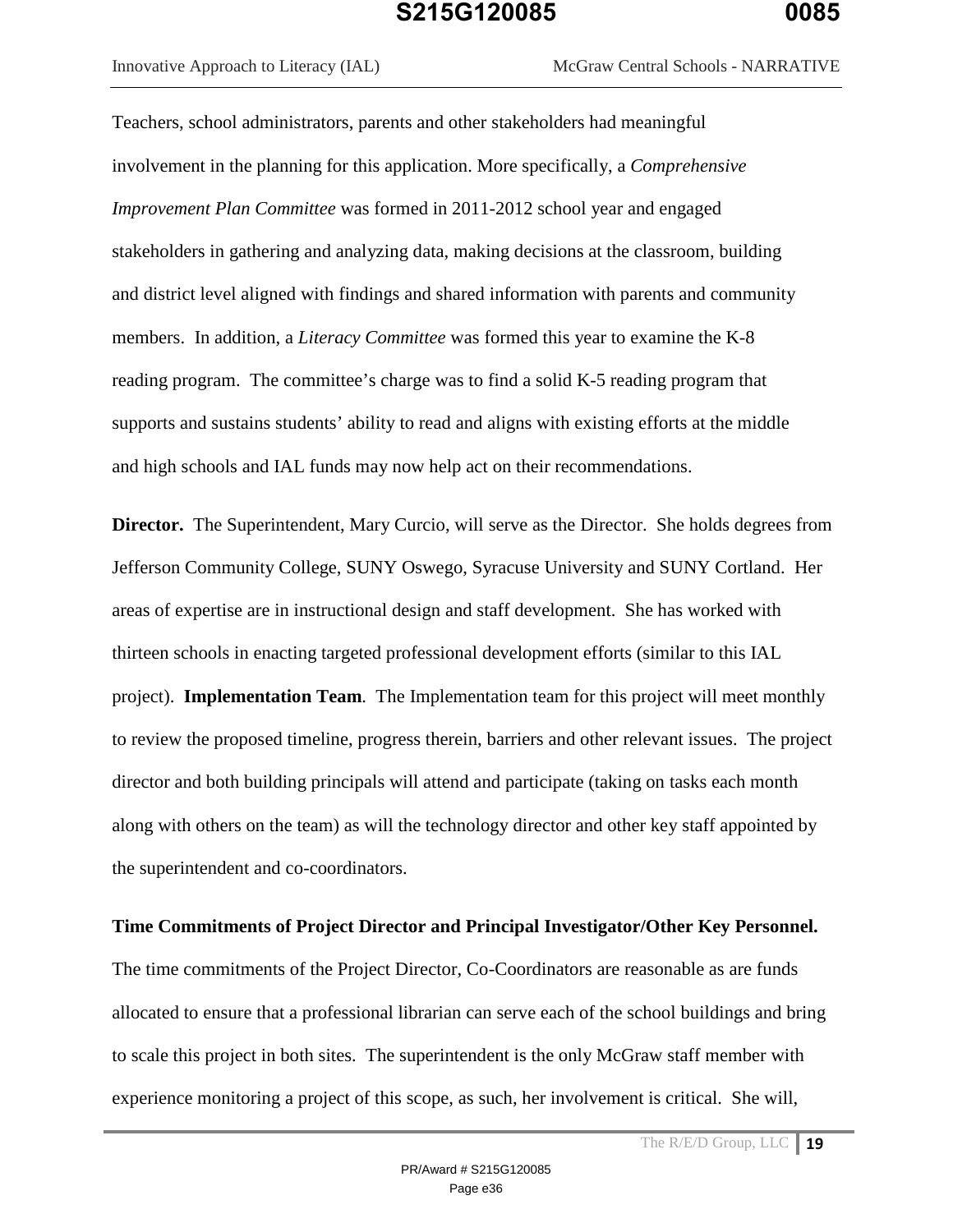however, delegate responsibilities to the co-coordinators as outlined in the management plan. The superintendent, co-coordinators and principals will work collaborative to bring this project to scale. All will attend Implementation Team meetings and will take an active role – ensuring that activities are completed and outcomes met. The superintendent will take the lead in communicating about the project with Board of Education members and other community stakeholders, while the director of technology will advise the purchase of and training of all technologies proposed. Classroom teachers will advise the purchase of texts while the cocoordinators will reach out to the Head Start staff and plan Childhood Literacy activities with input from the K-1 teaching staff. All hands will be on deck to ensure that this project is a model that others may replicate. Dr. Laura Payne-Bourcy will attend Implementation Team meetings quarterly to advise, support and troubleshoot any barriers or difficulties encountered. Dr. Scott Shablak and the Evaluation Team will be in contact with the co-coordinators and director monthly to plan for the gathering and analysis of all data and the use of findings for ongoing continuous improvement.

**Adequacy of Mechanisms for Ensuring High Quality Products and Services.** The checks and balances maintained by the support from an independent evaluator as well as reliance on an Implementation Team with broad representation will ensure high-quality products and services. The proposal brings together the resources of a small, rural school and community and evaluation experts and researchers at Syracuse University to meet IAL intent.

#### **QUALITY OF THE PROJECT EVALUATION**

The R/E/D Group will provide independent evaluation services to the McGraw IAL project. Employing both qualitative and quantitative evaluation methods, the team will provide feedback and technical assistance to the District and the two targeted school sites. The R/E/D Group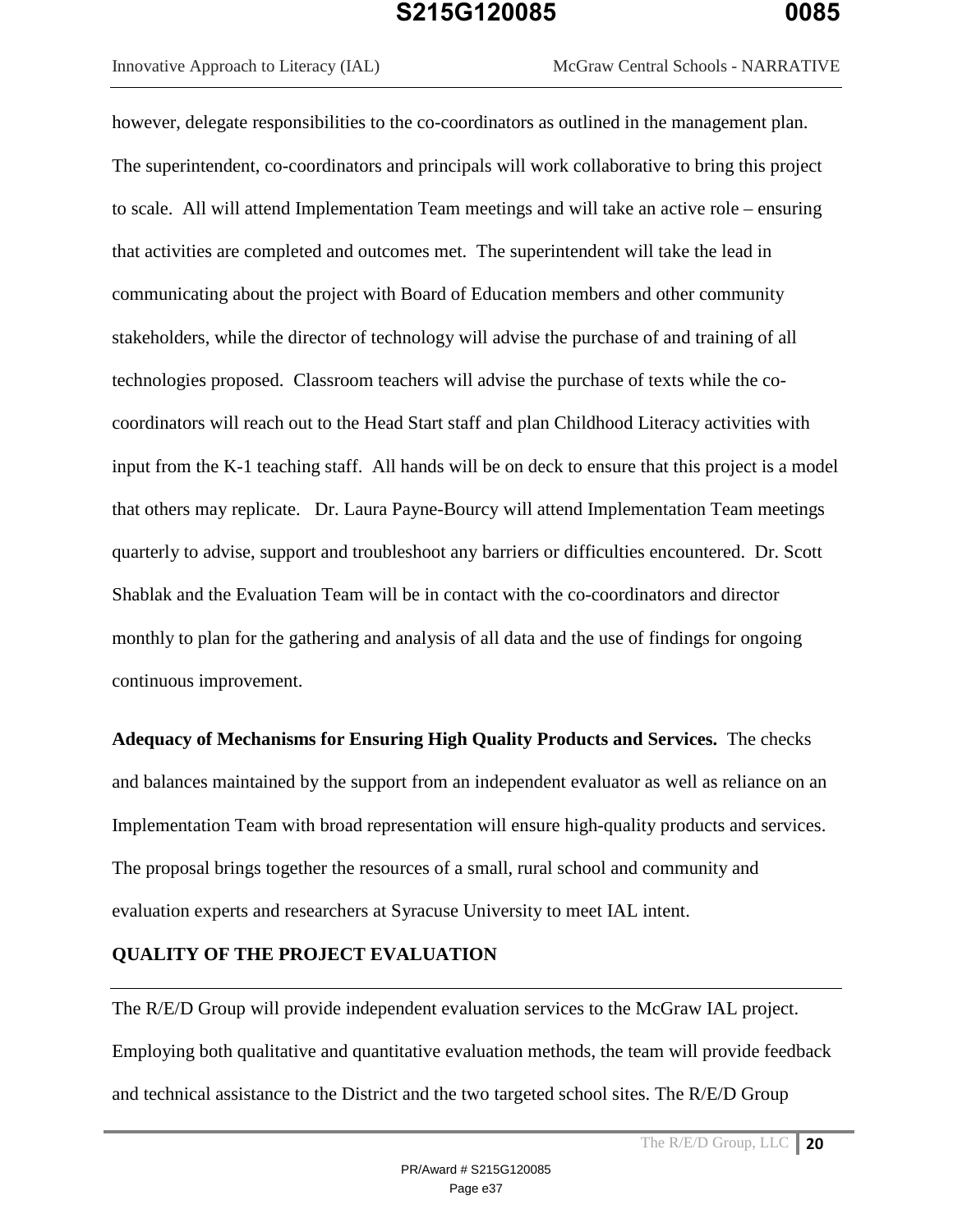Innovative Approach to Literacy (IAL) McGraw Central Schools - NARRATIVE

provides services to P-16 organizations, Institutes of Higher Education, community-based and other organizations to strengthen the capacity to meet and surpass expectations of state and federal funding agencies including New York State (NYS) Education Department, NYS Department of Health, the National Science Foundation, United states Office of Special Education programs and United States Department of Education. For McGraw, the R/E/D Group has tailored an evaluation plan that responds to the District's Performance Measures and related data collection will include qualitative and quantitative data.

**Objective Performance Measures/Outcomes.** Summative outcomes include: 1) enhanced school readiness as demonstrated by significant gains in oral language skills on the Peabody Picture Vocabulary Test (PPVT) for 4-year old participants (pre/post) and the *Get Ready to Read!* assessment; 2) improved student achievement as demonstrated by the percentage of students (in 3rd and 8th grades) who meet or exceed proficiency on state standards and review of curricular-based achievement aligned with *Scholastic READ 180*; and 3) increased access to and use of high quality materials as demonstrated by the size and age of the library collection (including databases), gate counts, student computer/iPad ratios, completion of collaborative student research units and the numbers of books distributed to children and families.

**Performance Feedback/Periodic Assessment.** To assess the impact of professional development as well as gather information to refine training, surveys will be conducted three times during the 24-month project reflecting staff members' perceptions of their developmental needs as well as the efficacy of training provided. Focus group interviews with parents of participating students will be conducted once annually (three groups will be targeted – elementary, middle and high school students). Implementation tracking by the evaluation team (document review, interviews with staff, survey of teachers, focus group with participating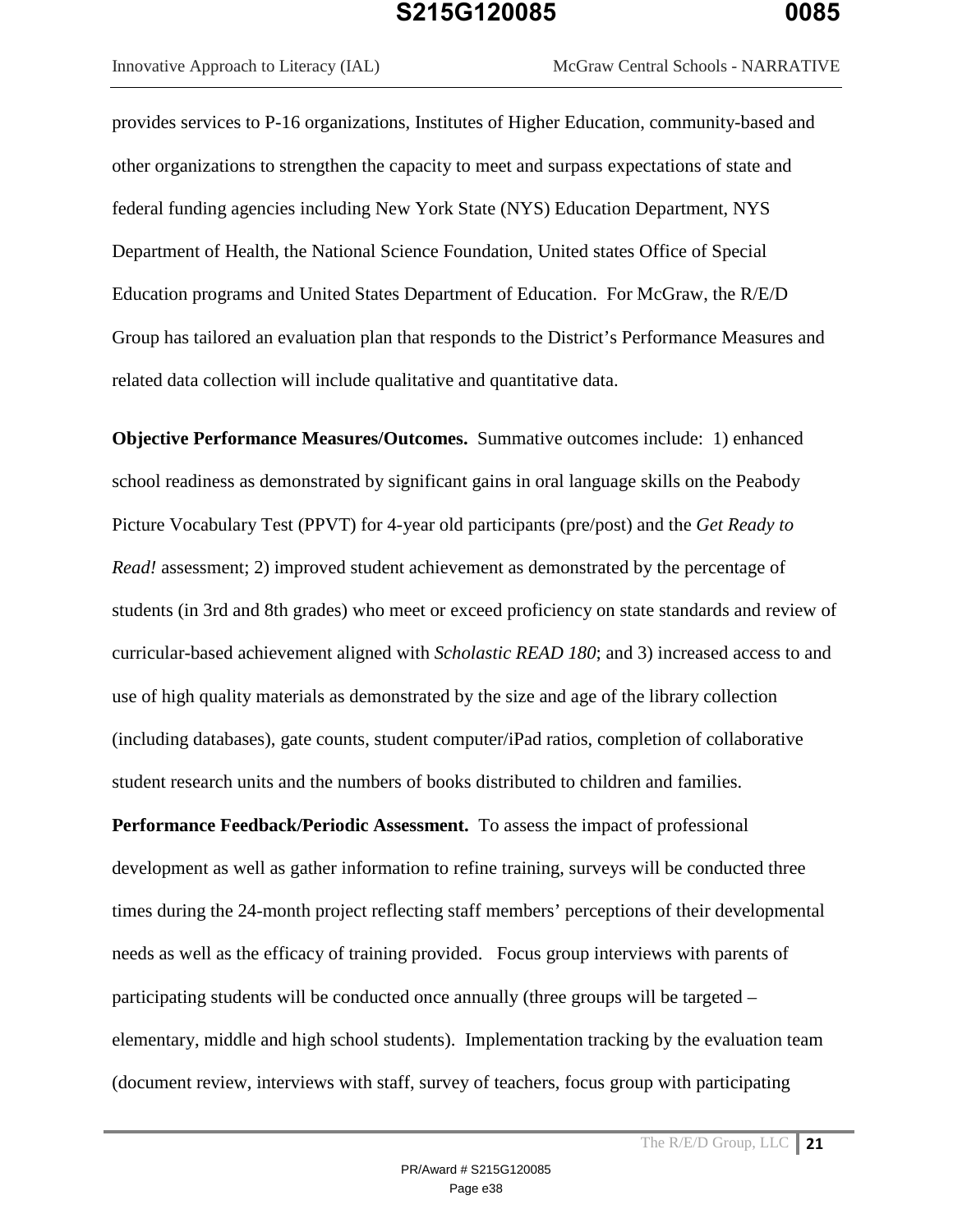parents and documentation of shifts in resource availability, quality and age) to ensure fidelity to plan will occur in an ongoing way. **Data Collected.** Baseline PPVT tests will be administered in November/December 2012. Participants in the Childhood activities, including home visiting, will be post tested in June/July of 2013. Additional initial assessments will be conducted the subsequent October/November 2013 and follow-up in May/June or at interval of related length within the 24-month project. *Scholastic READ 180* baseline data will also be gathered in October/November of 2012 and twice after that during the school year. The exact nature of the reports produced and analyzed by the evaluation team will be negotiated with the District's Reading Specialist. The range of reports possible must be narrowed to ensure that the analysis is consistent and useful over time. The evaluation team will attend quarterly Implementation Planning meetings and use those opportunities to gather updates related to implementation tracking as well as progress towards the completion of prescribed training, collaborative student research projects and books distributed. Baseline gate counts will be garnered from the 2011 school year and these data (gate counts, student- computer/iPad ratios) gathered again in June 2013/14. **Instruments.** Teacher surveys will be developed in October 2012, as soon as funding is confirmed to gather baseline data. Focus group and individual interview protocols will also be developed in October 2012 and amended over the course of the project to assess fidelity to implementation, progress and barriers to attainment of outcomes and related mid-course corrections. The PPVT, *Get Ready to Read*! and *Scholastic READ 180* assessments will also be utilized as outlined. **Data Analysis.** Quantitative data will be analyzed to determine shifts in percentages or ratios and if student gains (*Scholastic READ 180*) are statistically significant (using t tests). Quantitative data will be analyzed to document patterns or themes that related to the implementation of the project and to ensure that the range of perspectives presented in the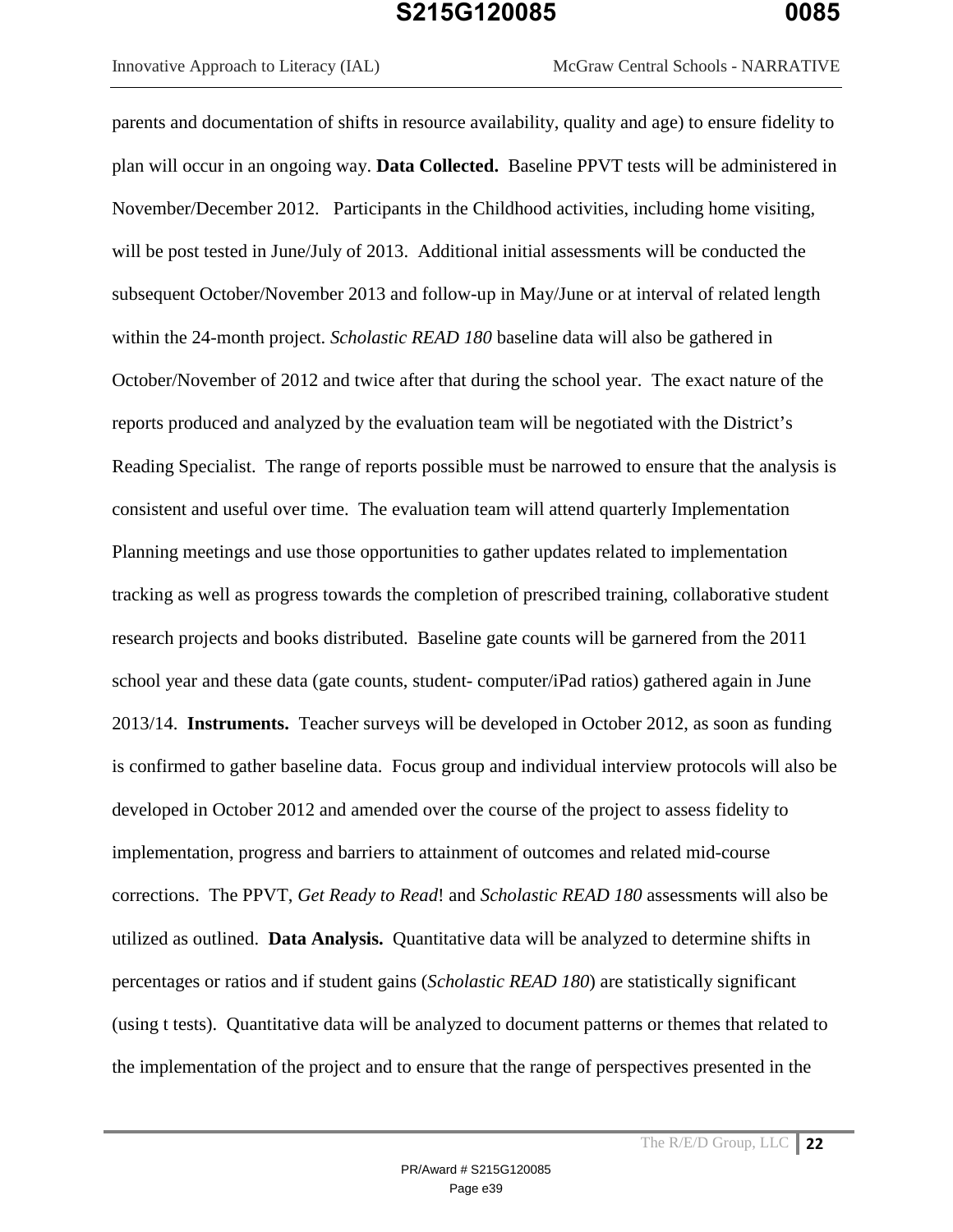Innovative Approach to Literacy (IAL) McGraw Central Schools - NARRATIVE

school and community and known and used to ensure project success. Quantitative data will also be disaggregated by subgroups to evaluate individual participant outcomes and progress towards performance indicators. **Logic Model/Feedback Loop.** In addition, the R/E/D Group will develop and share with the Implementation Team a logic model so that all team members appreciate the relationship (from the start of the program) of inputs to outputs. As needed, the R/E/D Group will train project staff to use assessments outlined (*Get Ready to Read!*, for example). The R/E/D Group will assist in the completion of required reports for funders, and facilitate three feedback sessions (a feedback loop) with project staff to understand how it is coming to scale and how measures indicate impact on participating students, teachers and their families. **Reports.** Reports will be produced twice annually with four (4) over the course of the 24-month project. Each report will summarize data gathered to date, analysis of that data, implementations for program and participant outcomes and data-grounded recommendations for continuous program improvement,

**Dr. Scott Shablak**, Partner, will lead the evaluation effort. He spent 35 years in educational leadership as a teacher, school administrator, faculty member, and assistant dean for professional development and executive director of the School Study Council at Syracuse University, a consortium of more than 125 school districts across New York State. Consulting experiences with more than 150 organizations include: professional development in educational settings; best technology and leadership practices research and dissemination; program and training assessments and evaluation; planning for quality and excellence; effective leadership and supervision; collaborative management; collaborative and interactive research; effectiveness assessment and long-range planning; curriculum and instruction redesign; motivational instruction; data based decision making; improving organizational work settings for adults; and